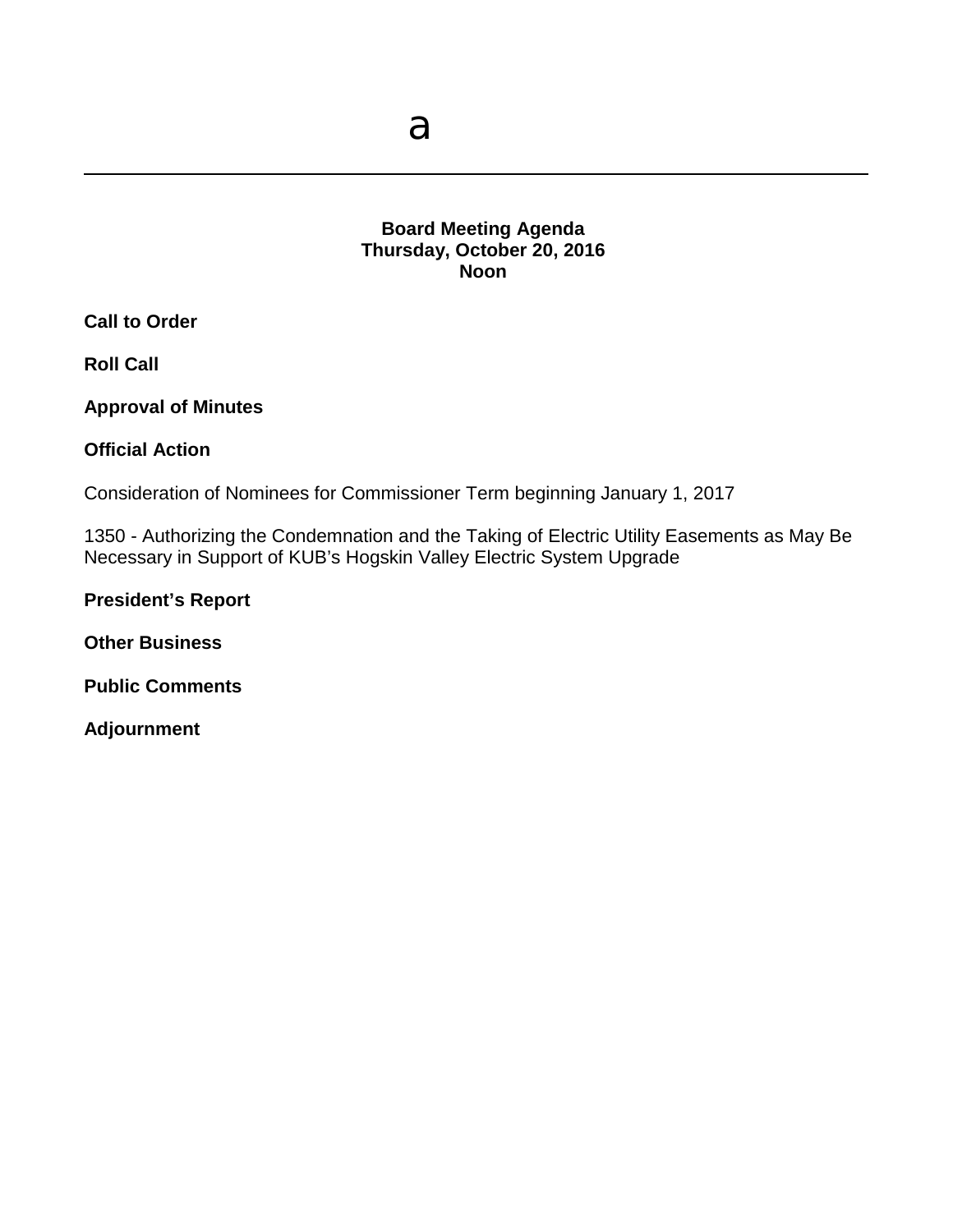

October 14, 2016

Knoxville Utilities Board 445 S. Gay Street Knoxville, Tennessee 37902-1109

Commissioners:

Resolution 1350 requests condemnation authority of one parcel, representing one property owner, in the Hogskin Valley area of Union County. The authority is needed in order to upgrade an existing electric distribution line serving customers in both Union and Grainger counties.

We have obtained 4 easements from property owners for this project and are continuing to work to on reaching an agreement with the remaining property owner. However, to avoid delays to the construction schedule, KUB would like to be in a position to move forward with condemnation if necessary. Further information about the parcel is included for your review.

I recommend adoption of Resolution 1350.

Respectfully submitted,

Mirtta Loach

Mintha E. Roach President and CEO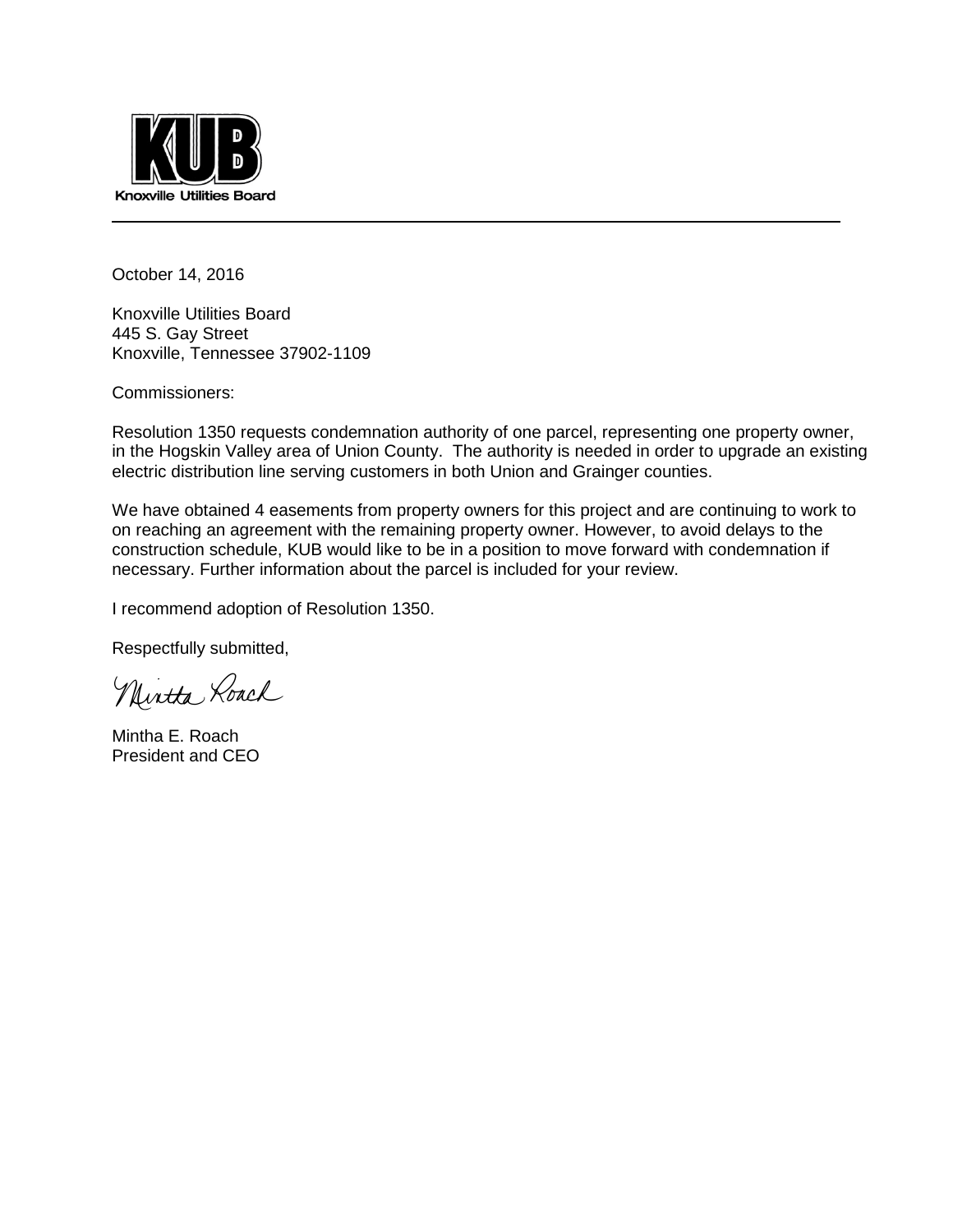# **Property List**

Workman, Arnold Ray 147 Hogskin Valley Road CLT 044 Parcel 080.00 Washburn TN

**Owner Address Address Map and Parcel Number**<br>
Workman, Arnold Ray 147 Hogskin Valley Road CLT 044 Parcel 080.00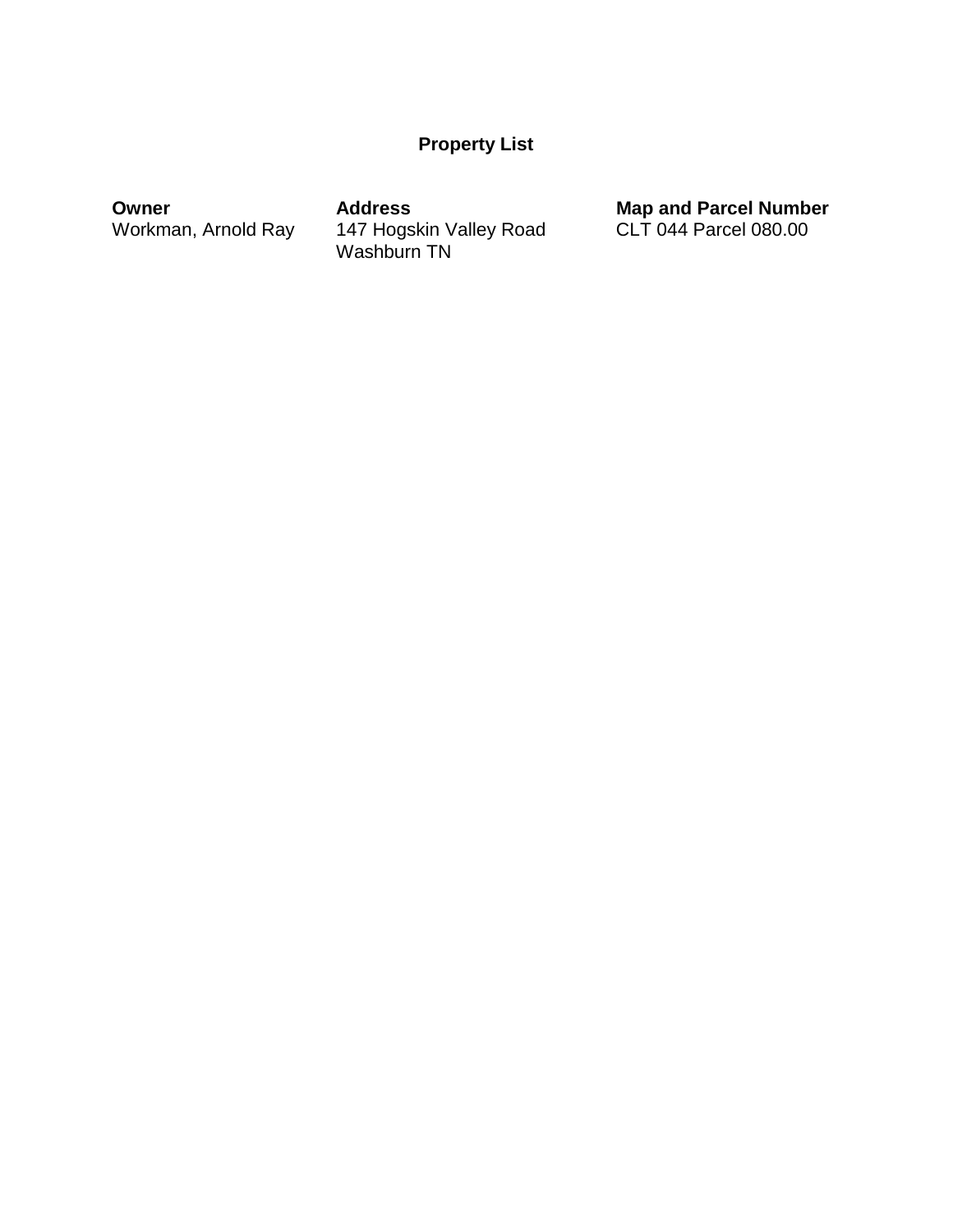# **RESOLUTION NO. 1350**

# **A Resolution Authorizing the Condemnation and the Taking of Electric Utility Easements as May Be Necessary in Support of KUB's Hogskin Valley Electric System Upgrade**

**Whereas**, supplying the public need and demand for electric service makes it necessary and desirable for KUB to rehabilitate and improve the electric system and all related equipment (the "Facilities") on a portion of one certain property located in the Hogskin Valley area of Union County, Tennessee and being more particularly described on Union County Tax Maps: CLT 044 Parcel 080.00; and

**Whereas**, KUB is making improvements to the Facilities in the Hogskin Valley area to serve the needs of the community; and

**Whereas**, permanent utility easements and temporary construction easements across the aforesaid property must be obtained for the construction and location of the Facilities; and

**Whereas**, in the opinion of this Board, the easements for the properties described in this resolution best meet the needs and requirements of the public for the location of the Facilities; and

**Whereas**, time is of the essence in constructing the Facilities and it is advantageous for KUB officials to be authorized to condemn and acquire the necessary easements in the event that they cannot be acquired by negotiations at prices that KUB considers reasonably representative of the value of such property interests.

### **Now, Therefore, Be it Hereby Resolved by the Board of Commissioners of the Knoxville Utilities Board:**

**Section 1.** That this Board finds and declares:

- (a) That public convenience and necessity require the installation of the Facilities in the easements for the properties described herein, so as to provide adequate utility service to the public, including the present and prospective customers of KUB's electric system.
- (b) That the cost of the easements, as mentioned in the preceding paragraph, shall be paid from appropriations heretofore made by this Board for the operation and construction program of the Electric Division.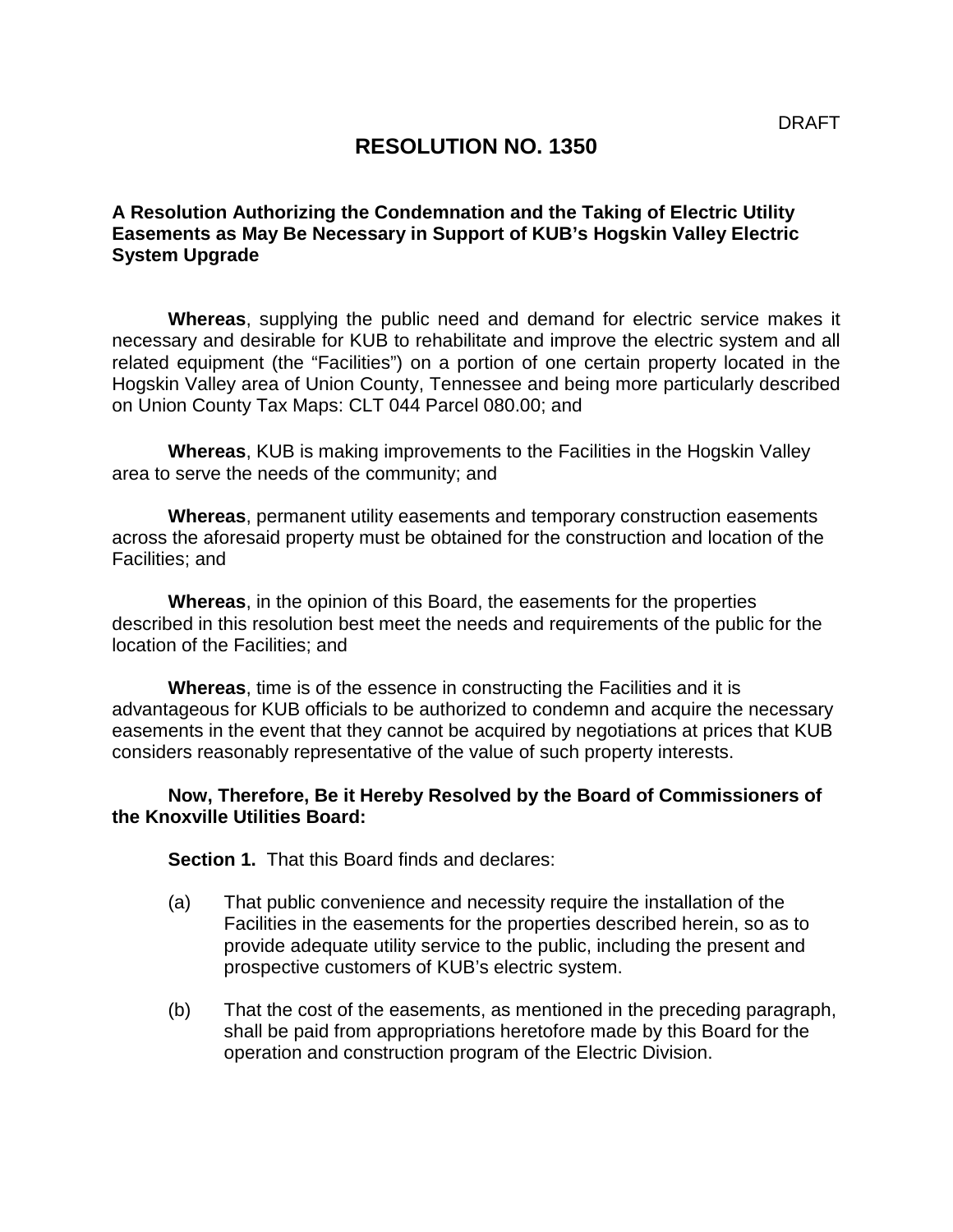(c) That for the purpose of placing, constructing, repairing, maintaining, rehabilitating, improving and replacing the Facilities on the properties described herein, there shall be condemned such permanent utility and access easements and such temporary construction easements across the aforementioned properties, as may be determined to be necessary by the President and CEO or her designee.

**Section 2.** That the President and Chief Executive Officer or the Executive Vice President and Chief Operating Officer and the General Counsel for KUB, are hereby authorized and directed to take all action and do all things necessary or desirable for the acquisition of said easements described in this resolution, by condemnation or otherwise, including, without limitation, the institution of a suit in the name of KUB against any and all persons having any interest in the affected easement properties, for the condemnation thereof, and the determination of the amount of any deposit to be made in connection with any such suit.

l

**Section 3.** That this resolution shall take effect upon its passage.

Nikitia Thompson, Chair

Mark Walker, Board Secretary

| APPROVED ON 1 <sup>st</sup> |             |  |
|-----------------------------|-------------|--|
| & FINAL READING:            |             |  |
| <b>EFFECTIVE DATE:</b>      |             |  |
| <b>MINUTE BOOK</b>          | <b>PAGE</b> |  |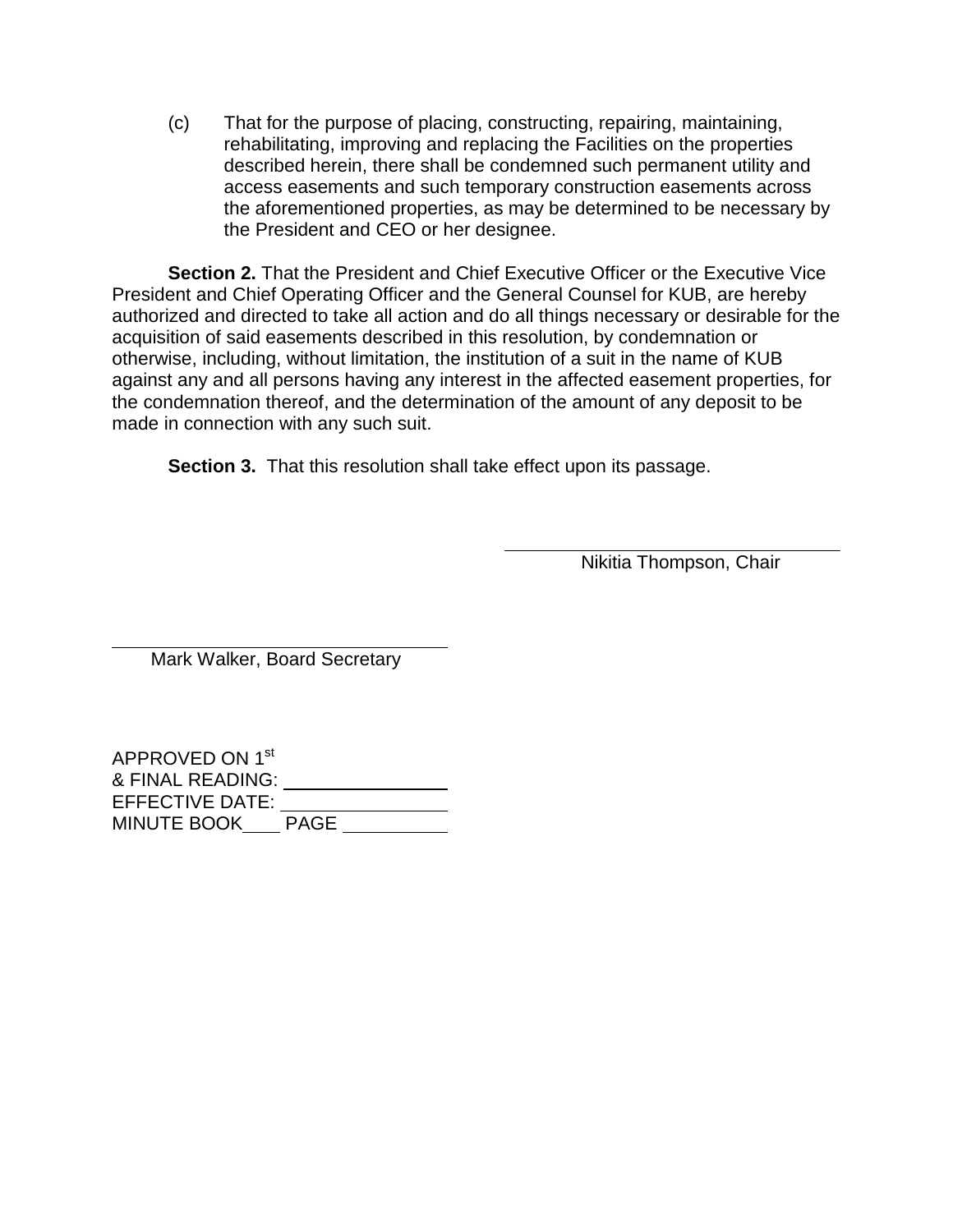# DRAFT

# **Knoxville Utilities Board Board Meeting Minutes Thursday, September 15, 2016, Noon**

# **Call to Order**

The Knoxville Utilities Board met in regular session in the Larry A. Fleming Board Room at 445 S. Gay Street, on Thursday, September 15, 2016, pursuant to the public notice published in the January 2, 2016, edition of the *News Sentinel*. Chair Thompson called the meeting to order at 12:00 p.m.

### **Roll Call**

Commissioners Present: Jerry Askew, Kathy Hamilton, Celeste Herbert, Sara Pinnell, Nikitia Thompson, Eston Williams, and John Worden

Commissioners Absent: None

### **Approval of Minutes**

The Minutes of the August 18, 2016, Board Meeting were approved as distributed upon a motion by Commissioner Askew and seconded by Commissioner Herbert.

#### **Old Business**

## **Resolution 1349, A Resolution Amending the Rate Schedules of the Gas Division Providing for Certain Changes to the Gas Transportation Rate Schedules, By Amending Section 2 of Resolution No. 1060, as Heretofore Amended**

President Roach reminded Commissioners the Board approved changes to KUB's natural gas transportation service rate schedules to accommodate recent pricing changes from East Tennessee Natural Gas. Prior to consideration on second reading, she recognized Sherri Ottinger, Manager of Rates and Analytical Services, to provide a brief overview of the changes.

President Roach recommended adoption of Resolution 1349 on second and final reading. Her written recommendation is included in Attachment 1.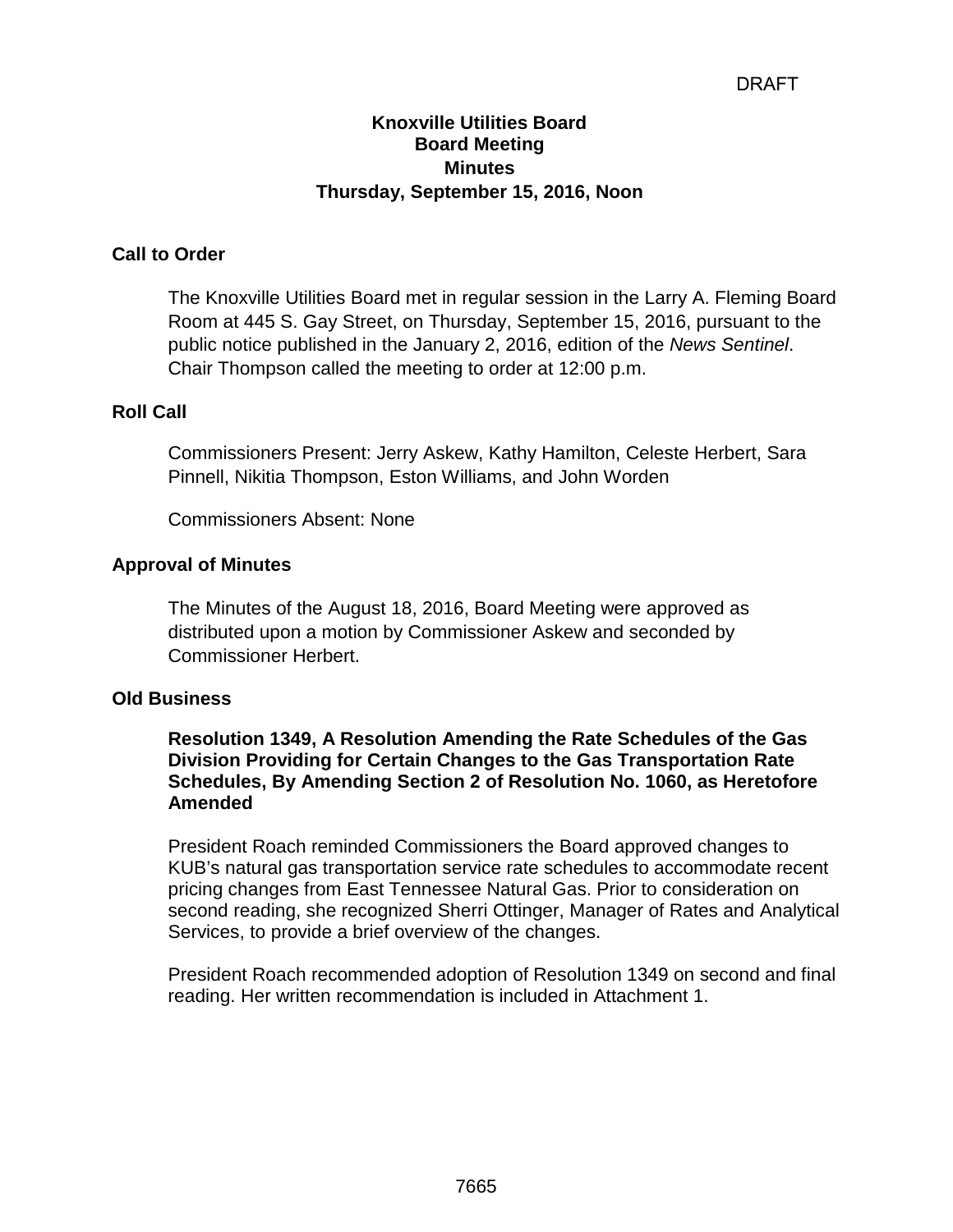# September 15, 2016

Upon a motion by Commissioner Williams and a second by Commissioner Hamilton, Resolution 1349 *(Attachment 1)* was adopted by a roll call vote on second and final reading. The following Commissioners voted "aye": Askew, Hamilton, Herbert, Thompson, Williams, and Worden. No Commissioner voted "nay". Commissioner Pinnell joined the meeting after the vote on Resolution 1349 and therefore did not vote.

#### **New Business**

None

### **Other Business**

# **Nominating Committee**

Commissioner Herbert advised the Board that the Nominating Committee received 21 applications for the term beginning in January 2017. The Nominating Committee has reviewed the applications and will conduct interviews later this month. Pursuant to City Charter, at least five candidates will be submitted to the Mayor, and those candidates will be nominated at next month's meeting.

## **President's Report**

# **Century II Financial Workshop**

President Roach reminded the Board this workshop is a prelude to upcoming discussions regarding the next 10 years and continued funding for the Century II program. She noted the funding strategy for PACE 10 and later Century II was developed largely by prior boards, and that it was important to begin this planning process by reviewing the past 12 years of system capital work and funding.

President Roach introduced Bill Elmore, Executive Vice President and COO, to review the progress KUB has made with the PACE 10 and Century II programs over the past 10 years and Mark Walker, Senior Vice President and Chief Financial Officer, to review how the Board has funded the programs.

President Roach recognized Chair Thompson for recently being nominated for the YWCA's Tribute to Women award and Commissioner Askew for being named one of this year's Healthcare Heroes.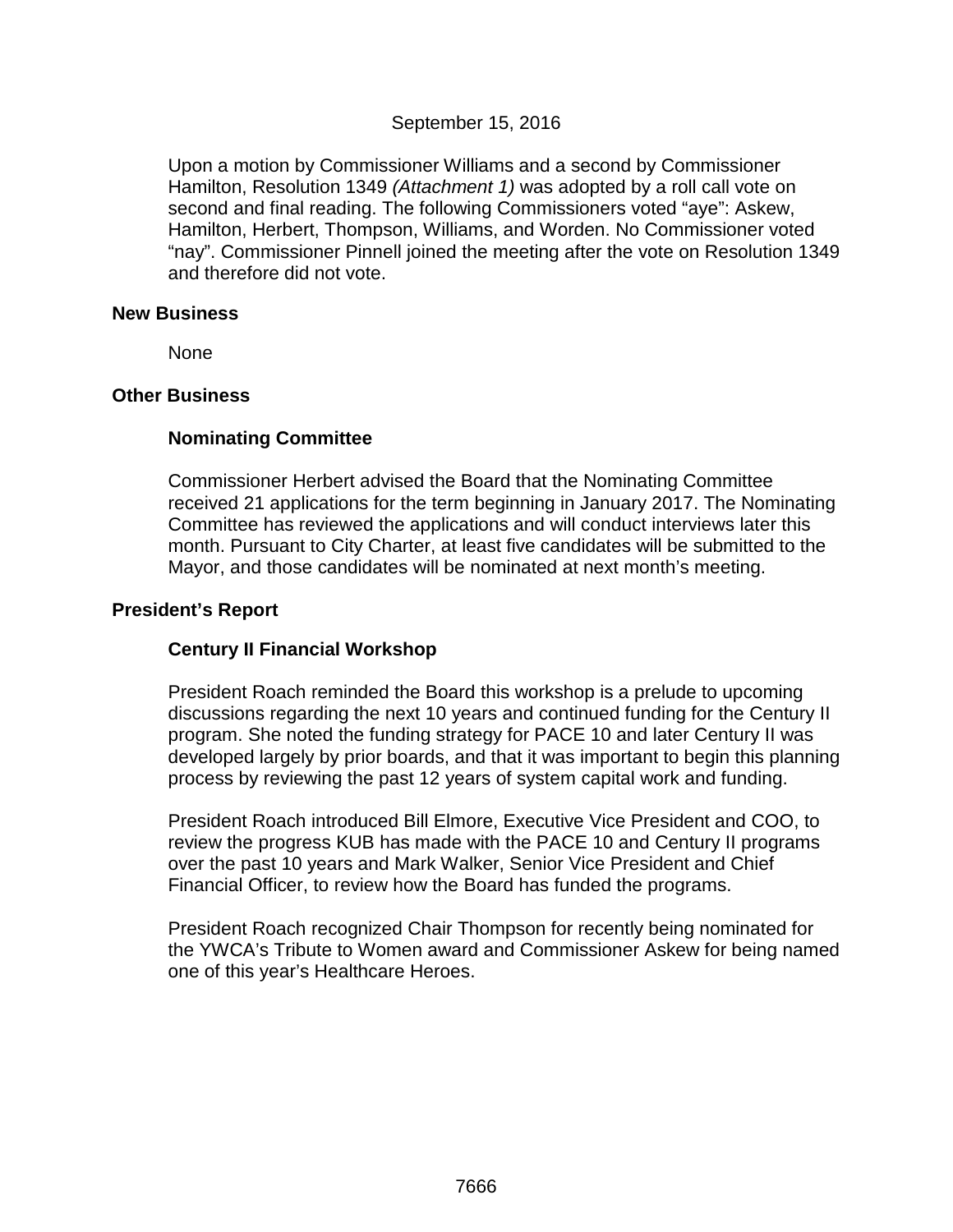September 15, 2016

# **Adjournment**

 $\overline{a}$ 

There being nothing further to come before the Board, Chair Thompson declared the meeting adjourned at 1:45 p.m.

Nikitia Thompson, Chair

Mark Walker, Board Secretary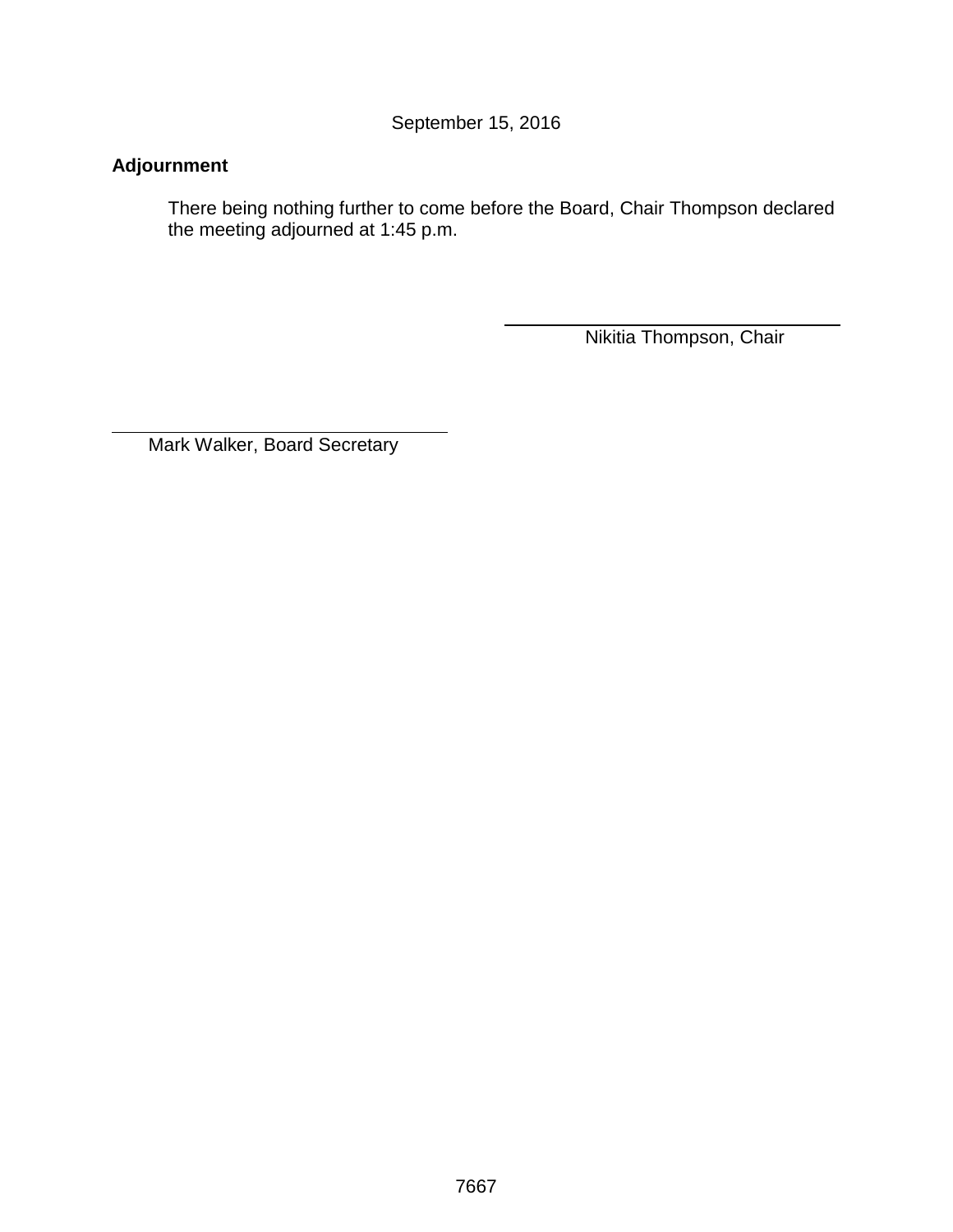# **Attachments**

| Attachment 1   Recommendation Letter and Resolution 1349, A Resolution | Page(s)     |
|------------------------------------------------------------------------|-------------|
| Amending the Rate Schedules of the Gas Division Providing              | 7669 - 7688 |
| for Certain Changes to the Gas Transportation Rate                     |             |
| Schedules, By Amending Section 2 of Resolution No. 1060,               |             |
| as Heretofore Amended                                                  |             |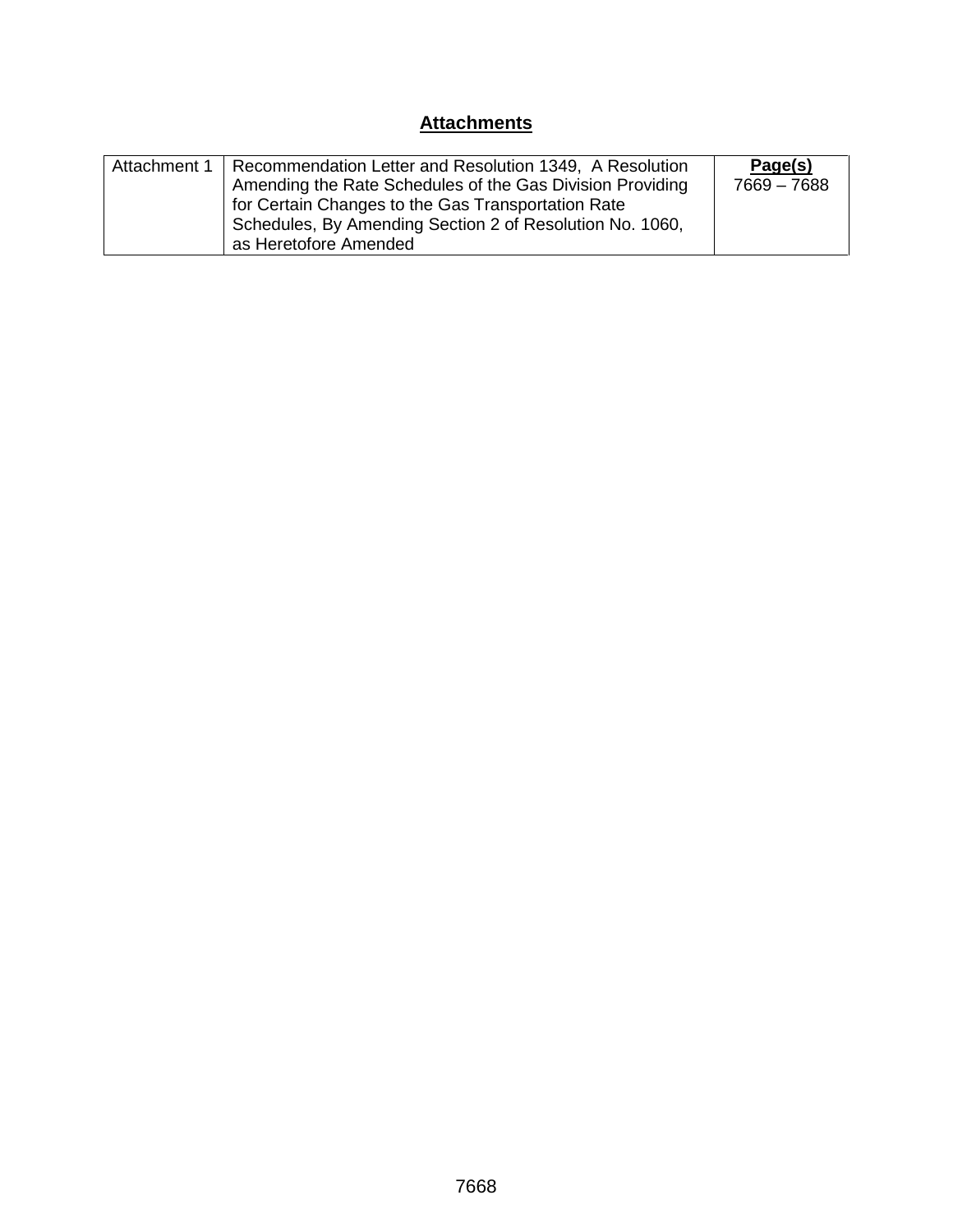

September 9, 2016

Knoxville Utilities Board 445 S. Gay Street Knoxville, Tennessee 37902-1109

Commissioners:

As you may recall, KUB's Gas Division Rate Schedules include rate schedules for firm and interruptible transportation service, which allow large commercial and industrial customers to purchase gas from suppliers other than KUB, with such gas in turn delivered (or transported) by KUB to the customers' facilities.

KUB's transportation service rate schedules provide for KUB, under certain conditions, to assess penalty charges for gas used by a customer in excess of the amount delivered by their supplier to KUB. The basis for these unauthorized gas charges is pricing indices used by KUB's connecting interstate pipeline, East Tennessee Natural Gas (ETNG), in assessing unauthorized gas charges to shippers on the pipeline.

ETNG recently had modifications to its tariff rates approved by the Federal Energy Regulatory Commission (FERC), which, among other things, changed the pricing indices associated with determining unauthorized gas charges. As a result, KUB needs to modify its transportation rate schedules to remain consistent with ETNG's pricing of such charges.

Resolution 1349 amends the rate schedules for transportation service to provide for changes in the pricing of unauthorized gas charges in order to remain consistent with ETNG's pricing of such charges.

I recommend approval of Resolution 1349 on second and final reading.

Respectfully submitted,

Nintha Roach

Mintha E. Roach President and CEO

**Enclosures**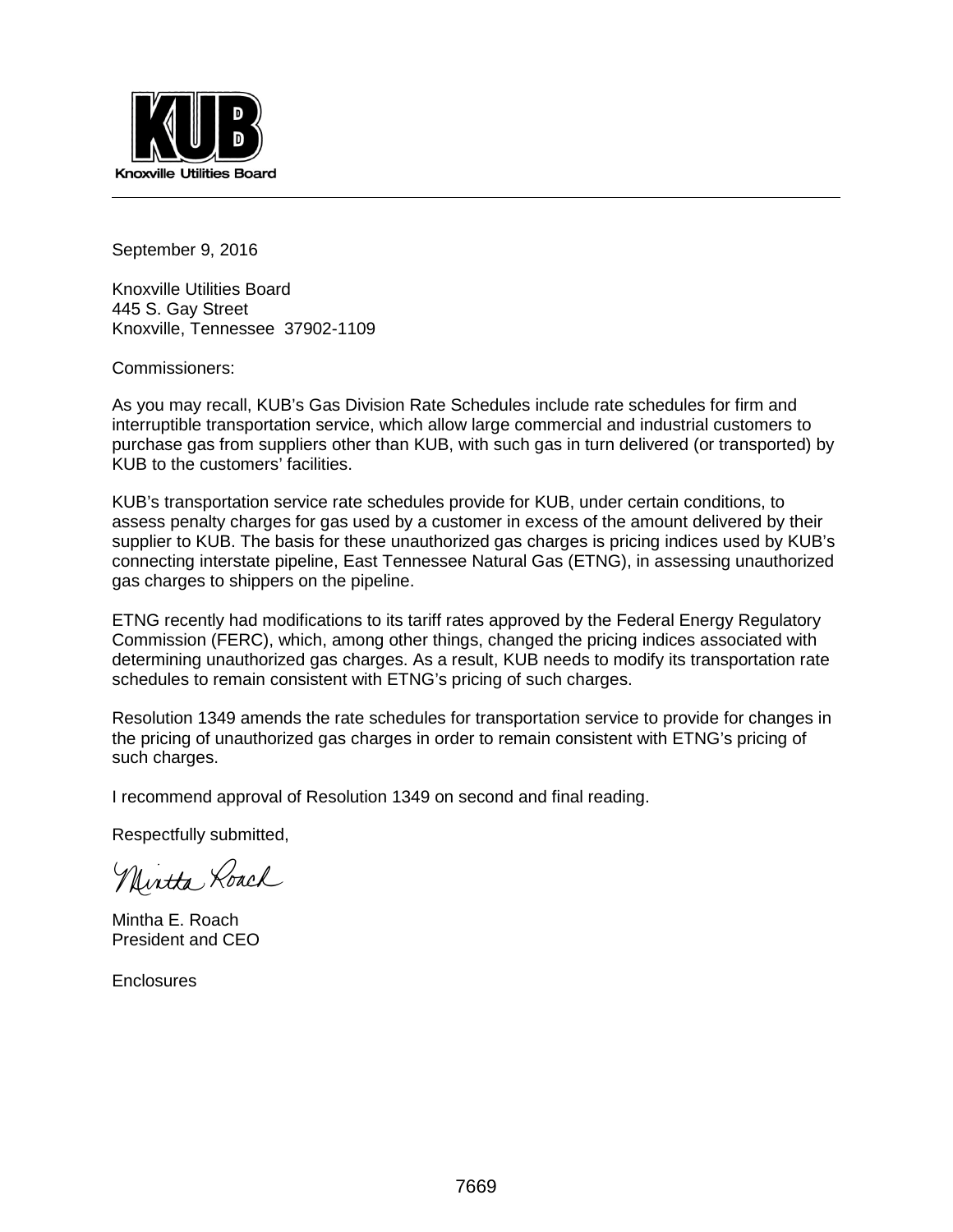# **RESOLUTION NO. 1349**

# **A Resolution Amending the Rate Schedules of the Gas Division Providing for Certain Changes to the Gas Transportation Rate Schedules, By Amending Section 2 of Resolution No. 1060, as Heretofore Amended**

**Whereas,** the Knoxville Utilities Board of Commissioners ("Board") previously adopted Resolution 1060, as heretofore amended, providing rate schedules for the Gas Division of the Knoxville Utilities Board ("KUB"); and

**Whereas,** the rate schedules of the Gas Division include transportation rate schedules which allow large commercial and industrial customers to purchase gas from suppliers other than KUB, and such gas is in turn delivered (transported) by KUB to the customer's facilities; and

**Whereas,** KUB is served by East Tennessee Natural Gas pipeline ("ETNG") which is owned by Spectra Energy; and

**Whereas,** ETNG may from time to time restrict deliveries on its system through use of an "Operational Flow Order" (OFO) and assess charges for unauthorized gas deliveries associated with the OFO; and

**Whereas,** the Federal Energy Regulatory Commission ("FERC") recently approved changes to ETNG tariff rates associated with charges for such unauthorized gas deliveries; and

**Whereas,** KUB may from time to time restrict deliveries on its system through use of an OFO and assess charges for unauthorized gas deliveries associated with the OFO; and

**Whereas,** KUB has historically utilized the same pricing indices as ETNG when assessing unauthorized gas charges; and

**Whereas,** the Board has determined, upon recommendation from KUB Staff, that it is appropriate to amend the "Unauthorized Gas Charge" specified in Gas Division Rate Schedules G-11 and G-12 in order to remain consistent with ETNG's pricing of such charges; and

**Whereas,** in accordance with Section 1107(L) of the Charter of the City of Knoxville, KUB has provided the required public notice of not less than five (5) days prior to a meeting of the Board when a rate schedule change is to be considered**.**

**Now, Therefore, Be it Hereby Resolved by the Board of Commissioners of the Knoxville Utilities Board:**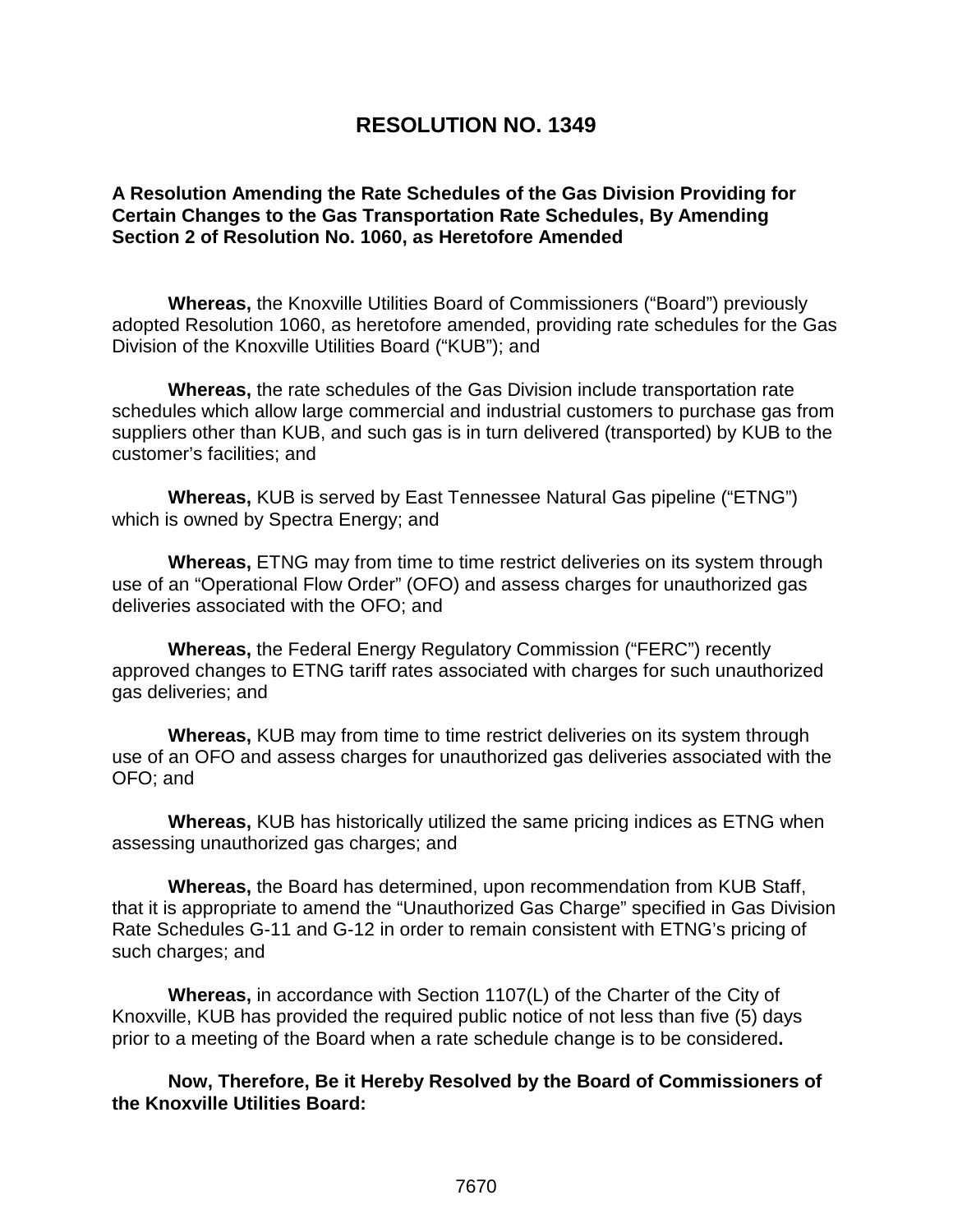**Section 1.** That the Gas Division Rate Schedules entitled "G-11 Interruptible Transportation Gas Service" and "G-12 Commercial and Industrial Firm Transportation Gas Service" as set forth in Section 2 of Resolution No. 1060, as heretofore amended, are deleted in their entirety and replaced with the rate schedules set forth in Exhibit A to this Resolution, to be effective October 1, 2016.

> Nikitia Thompson/s Nikitia Thompson, Chair

 Mark Walker/s Mark Walker, Board Secretary

APPROVED ON 1<sup>st</sup> READING: 8-18-16 APPROVED ON 2<sup>nd</sup> READING: 9-15-16 EFFECTIVE DATE: 10-1-16 MINUTE BOOK 37 PAGE 7670-7688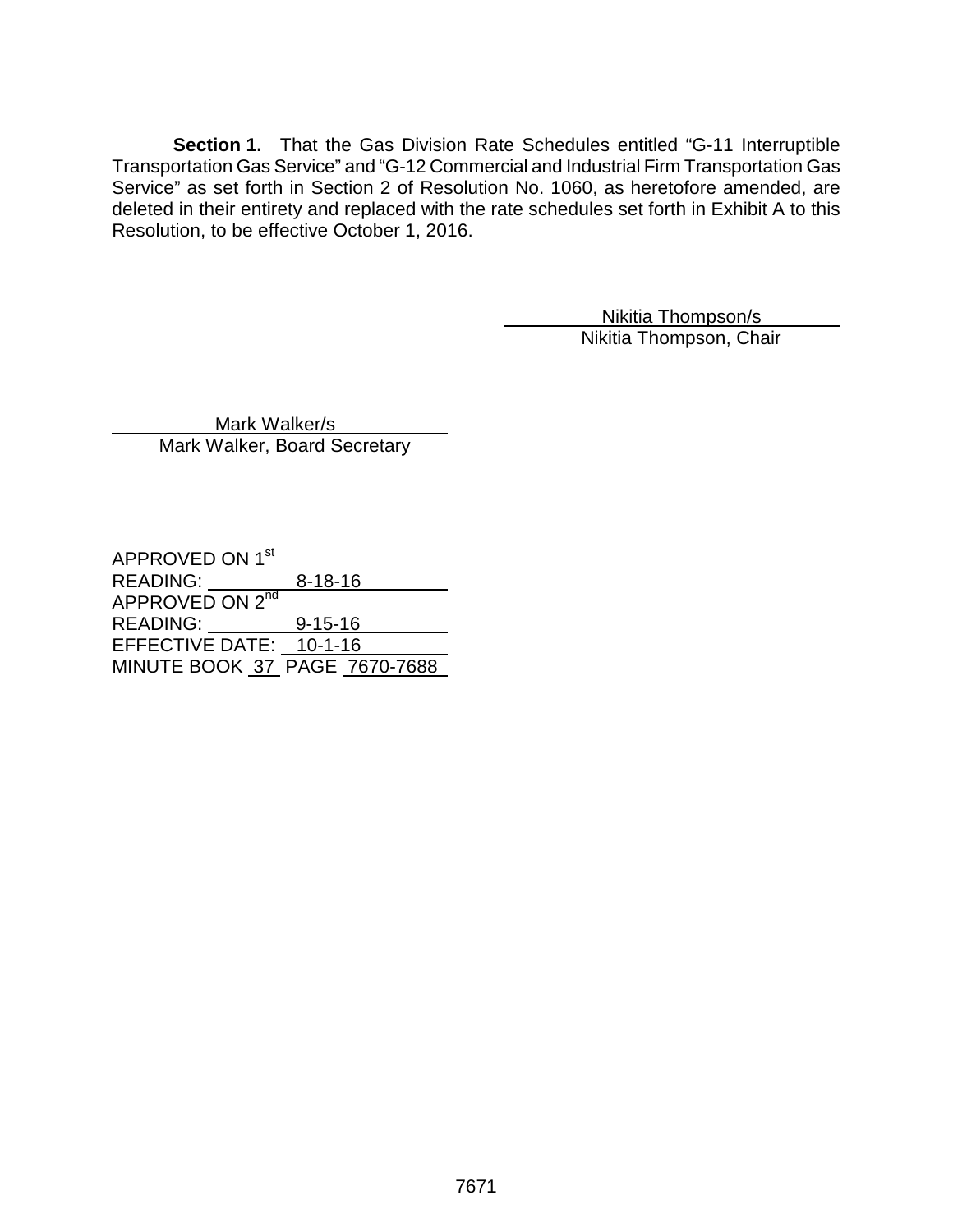# **RESOLUTION 1349 EXHIBIT A TRANSPORTATION RATE SHEDULES OF THE GAS DIVISION EFFECTIVE OCTOBER 1, 2016**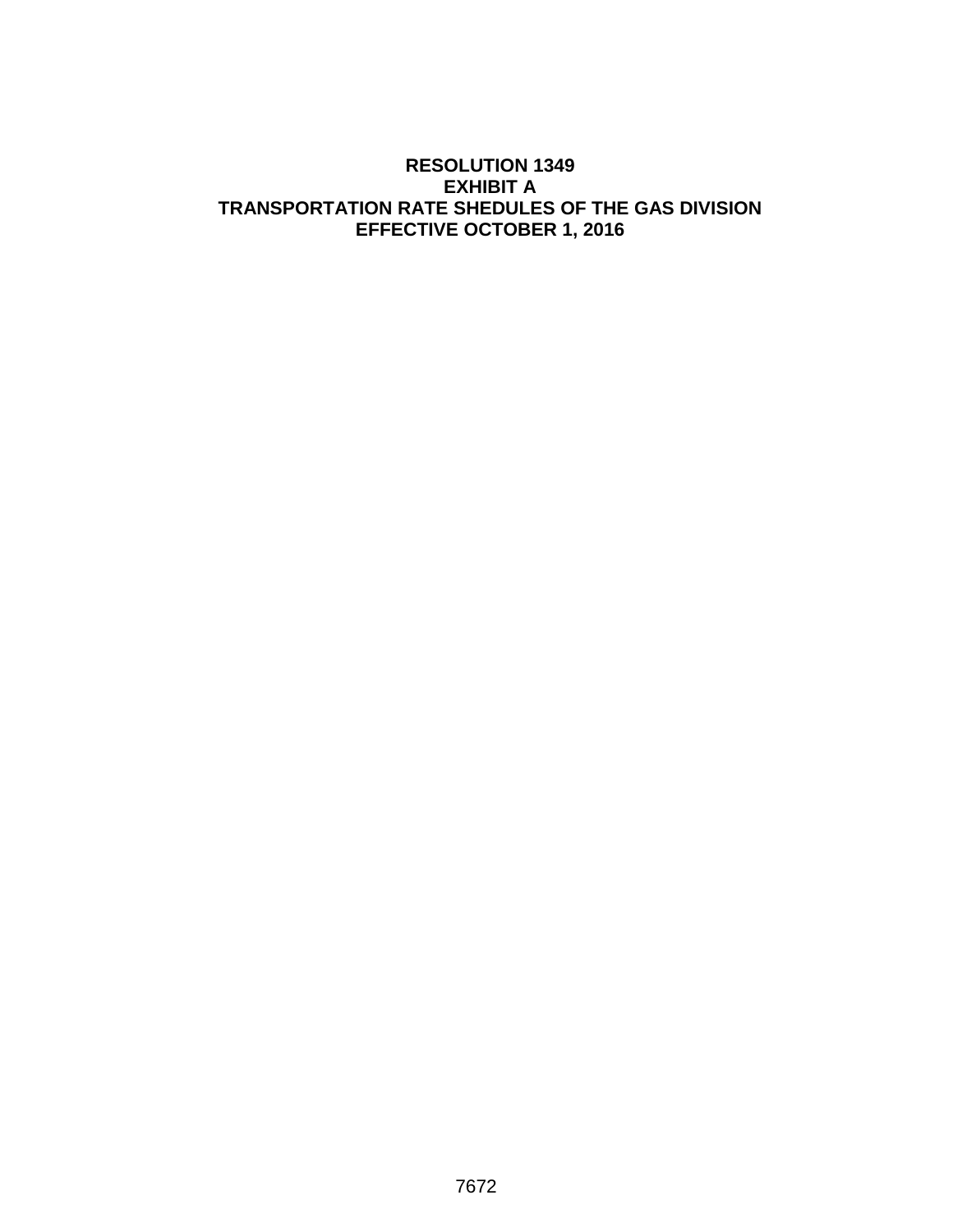## **RATE SCHEDULE G-11**

#### **INTERRUPTIBLE TRANSPORTATION GAS SERVICE**

#### **Definitions**

"Customer" means a person or entity contracting with or otherwise receiving service from KUB for interruptible transportation gas service under Rate Schedule G-11.

"Day" means a period of twenty-four (24) consecutive hours, beginning and ending at 10:00 A.M. prevailing Knoxville time or such other period as may be established by the applicable connecting pipeline(s) to KUB's system.

"Delivery" means the delivery of Transport Gas or Standby Gas to KUB.

"Firm Gas" means the amount of gas designated as such in a written contract between KUB and the Customer; Firm Gas is not subject to interruption or curtailment except for emergency or other causes as provided for in KUB's Rules and Regulations.

"Imbalance" means the difference between Deliveries to KUB for a Customer and Redeliveries by KUB to the Customer.

"Notice of Interruption" means the notice given by KUB to a Customer that a Period of Interruption has commenced or will commence.

"Operational Flow Order" means any directive issued to a Customer by KUB which requires the Customer to adjust Deliveries to KUB or deliveries of non-Firm gas to the Customer by KUB.

"Period of Interruption" means any period of time during which KUB shall interrupt or curtail the delivery of gas to the Customer.

"Redelivery" means the delivery of gas, excluding Firm Gas and Unauthorized Gas, to a Customer by KUB.

"Scheduled Daily Amount" means the amount of Transport Gas approved by KUB from time to time to be Delivered by a Customer to KUB and delivered to the Customer by KUB on a daily basis.

"Standby Gas" means gas procured by KUB for the account of a Customer in the event of failure of the Customer's supplier to Deliver Transport Gas to KUB.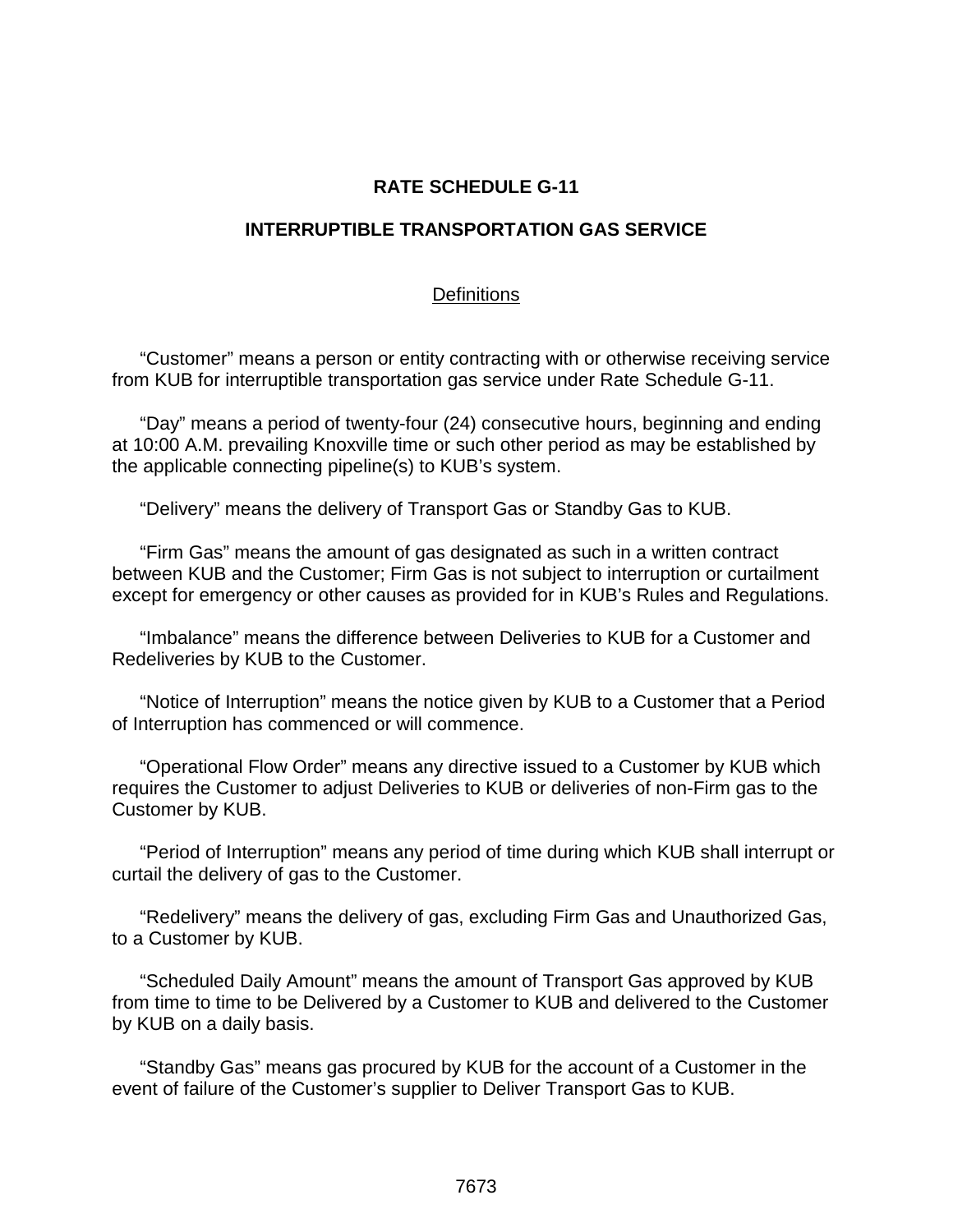"Transport Gas" means the gas purchased by a Customer from a supplier other than KUB that Customer has arranged to have Delivered to KUB for delivery to the Customer by KUB.

"Transportation Service Agreement" means the contract between KUB and the Customer whereby KUB agrees to provide interruptible transportation gas service to the Customer.

"Unauthorized Gas" means (a) the quantity of gas taken by Customer exceeding the amount which is permitted during a Period of Interruption or (b) the difference (whether positive or negative) between the quantity of gas taken by Customer and the volumes provided for under an Operational Flow Order.

#### Availability

Service under Rate Schedule G-11 shall be available to any customer who meets the following conditions:

(a) Customer's annual gas usage (excluding Firm Gas), on an actual or projected basis, shall not be less than 25,000 dekatherms (one dekatherm is equivalent to ten therms);

(b) Customer shall be permitted to purchase only one (1) dekatherm of Firm Gas under Rate Schedule G-11 for each two (2) dekatherms of Transport Gas delivered by KUB to the Customer;

(c) Customer must have standby equipment of sufficient capacity capable of providing Customer's normal gas service requirements for a period of five (5) working days without replenishment when Transport Gas is completely interrupted. Customer shall maintain such equipment ready for operation at any time and shall utilize a fuel other than gas furnished by KUB and shall be subject to periodic inspections by KUB to ensure compliance with this provision;

Condition (c) shall be optional for any Customer who meets the following requirements: (1) annual gas usage (excluding Firm Gas) is equal to or greater than 25,000 dekatherms; (2) primary use of gas is for industrial or process use; and (3) provides satisfactory evidence to KUB of its ability and willingness to have its gas service interrupted or curtailed by KUB in accordance with the terms and conditions of this Rate Schedule.

(d) Customer's use under this rate shall not work a hardship on any other customers of KUB, nor adversely affect any other class of KUB's customers and further provided the Customer's use under this rate shall not adversely affect KUB's gas purchase plans and/or effective utilization of the daily demands under KUB's gas purchase contracts with its suppliers, as solely determined by KUB.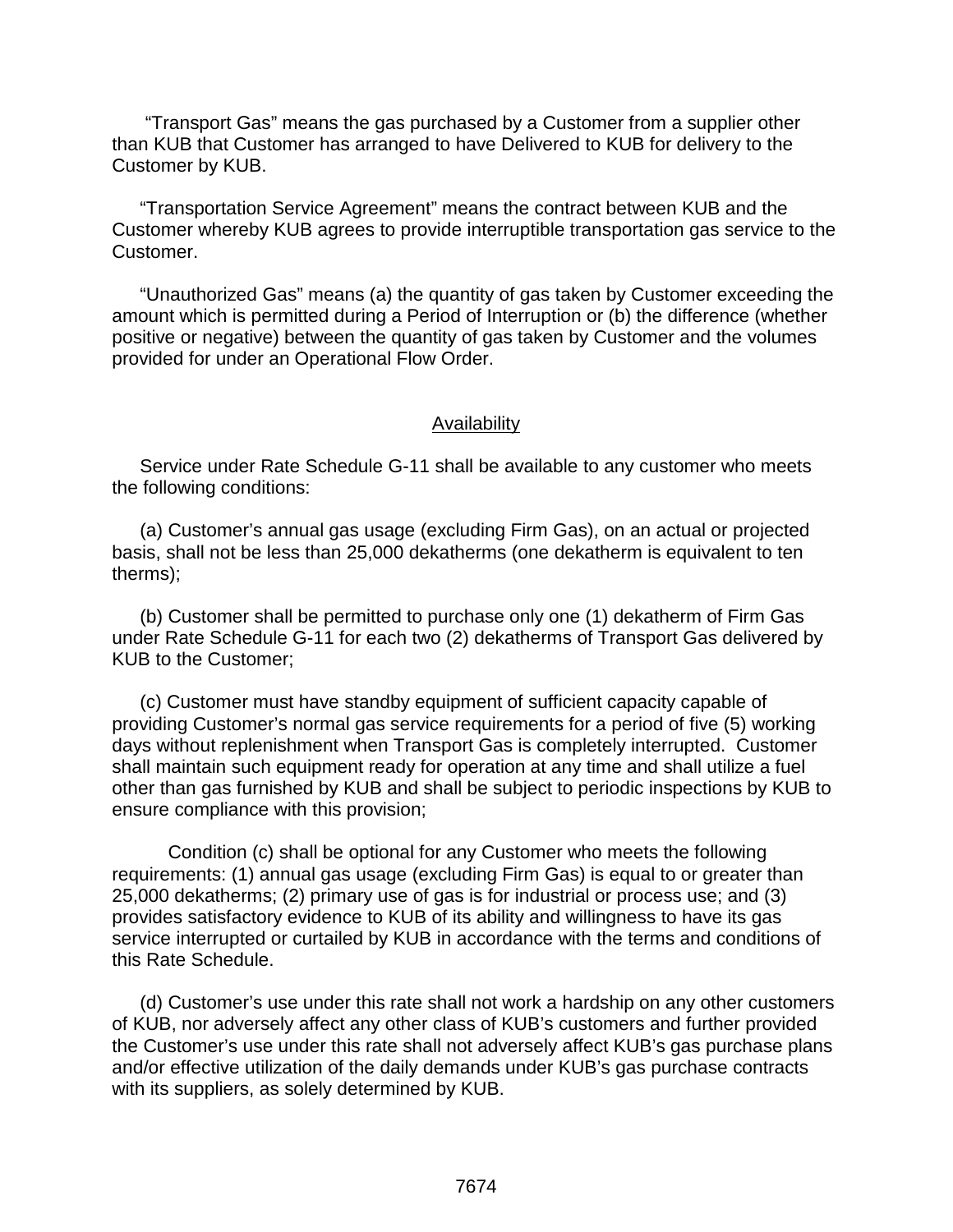(e) KUB must determine that its existing distribution system facilities are adequate and available for the requested service; and

(f) Customer must execute a Transportation Service Agreement for interruptible transportation gas service.

In the event Customer shall fail at any time to meet conditions (a) through (d) service under Rate Schedule G-11 shall no longer be available; but at KUB's option, gas service may be provided to the Customer under other KUB rate schedules.

Notwithstanding the foregoing, any Customer which received service under Rate Schedule G-11 prior to November 1, 1997 may receive service under Rate Schedule G-11 without fulfilling conditions (a) and (b). Any such Customer shall comply with all other terms and conditions of Rate Schedule G-11.

### Character of Service

Pursuant to a Transportation Service Agreement and Rate Schedule G-11, and subject to Periods of Interruption determined by KUB in its sole discretion, KUB shall deliver to the Customer up to the Contract Amount of Transport Gas received from one or more connected interstate natural gas pipelines for Customer's account.

If the Transport Gas cannot be Delivered to KUB by a supplier of the Customer for any reason, Standby Gas service may be available in accordance with the terms and conditions under Rate Schedule G-11.

The first gas delivered to the Customer on a daily basis under Rate Schedule G-11 shall be considered Firm Gas up to the daily quantity contracted for as Firm Gas by the Customer.

Gas purchased or transported under Rate Schedule G-11 shall be used only by the Customer at its facilities and shall be delivered at a single point of delivery located within the service area of KUB and shall not be resold by the Customer.

|                         | <b>Net Rates</b>                                                                                       |
|-------------------------|--------------------------------------------------------------------------------------------------------|
| <b>Customer Charge:</b> | \$450.00                                                                                               |
| Demand Charge:          | \$19.00 per dekatherm of demand.                                                                       |
| Firm Gas Charge:        | \$6.619 per dekatherm.                                                                                 |
| Transportation Charge:  | \$2.064 per dekatherm for the first 3,000<br>dekatherms of non-Firm gas delivered to<br>Customer; plus |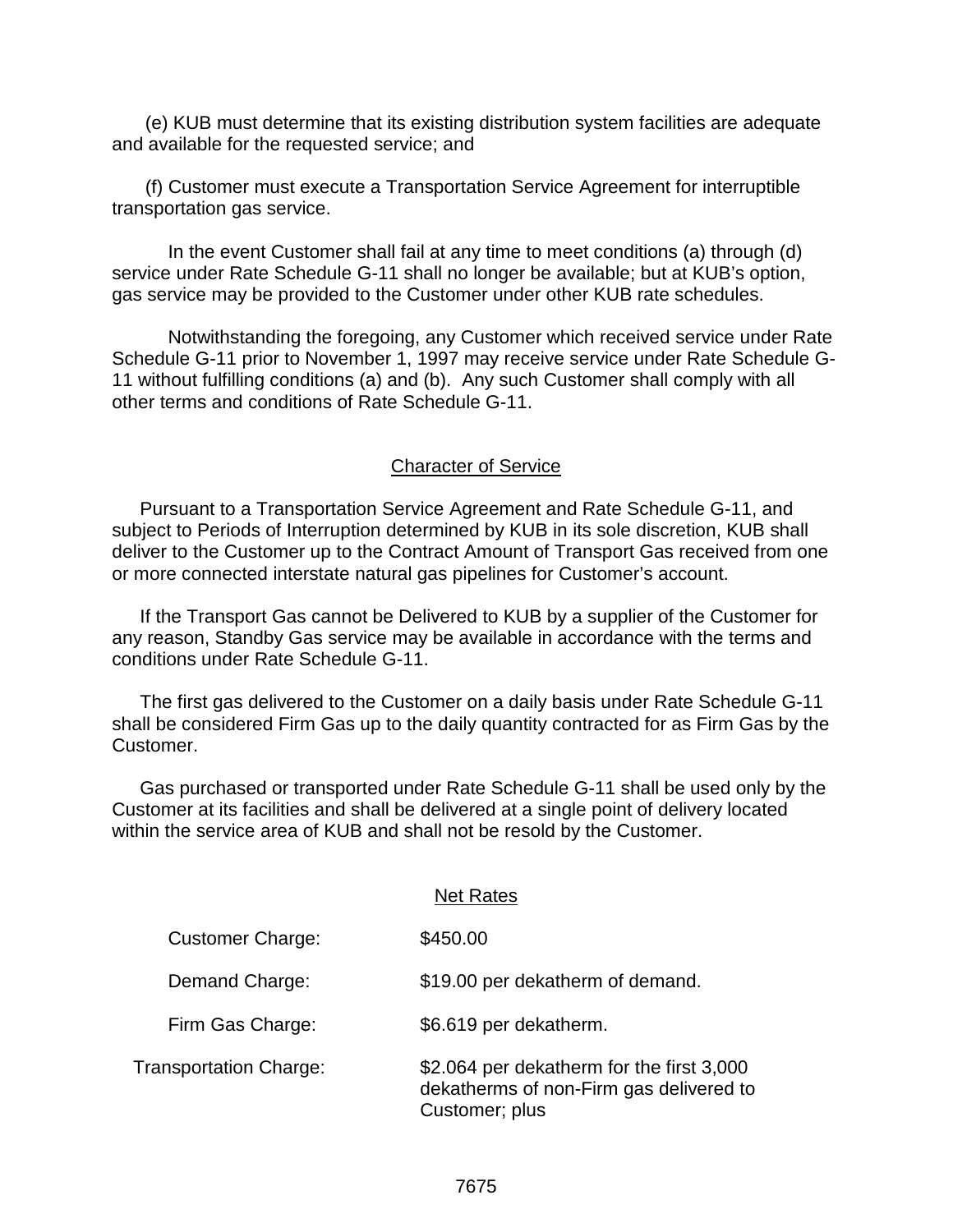|                                 | \$1.477 per dekatherm for each dekatherm from<br>3,000 to and including 20,000 dekatherms of non-<br>Firm gas delivered to Customer; plus<br>\$.695 per dekatherm for each dekatherm from<br>20,000 to and including 50,000 dekatherms of<br>non-Firm gas delivered to Customer; plus<br>\$.430 per dekatherm for the excess over 50,000<br>dekatherms of non-Firm gas delivered to<br>Customer.                                                                                                                                                                                                                                                                                                                                                                                                                                           |
|---------------------------------|--------------------------------------------------------------------------------------------------------------------------------------------------------------------------------------------------------------------------------------------------------------------------------------------------------------------------------------------------------------------------------------------------------------------------------------------------------------------------------------------------------------------------------------------------------------------------------------------------------------------------------------------------------------------------------------------------------------------------------------------------------------------------------------------------------------------------------------------|
| <b>Standby Gas Charge:</b>      | The charge for Standby Gas shall be the total of:<br>(a) the cost per dekatherm to KUB for the<br>applicable Day of acquiring Standby Gas on the<br>open market, subject to the approval of the<br>Customer to purchase Standby Gas at or above<br>such price and (b) the costs incurred by KUB in<br>transporting such Standby Gas via connecting<br>pipelines to one or more of KUB's delivery points.                                                                                                                                                                                                                                                                                                                                                                                                                                   |
| <b>Unauthorized Gas Charge:</b> | \$15.00 per dekatherm of Unauthorized Gas as a<br>penalty, plus (a), the total cost per dekatherm of<br>obtaining such gas on the open market, as defined<br>below, plus (b), the costs incurred by KUB in<br>transporting such Unauthorized Gas via<br>connecting pipelines to one or more of KUB's<br>delivery points. The cost per dekatherm of<br>obtaining such gas on the open market, (a) above,<br>is defined as an index price based on the High<br>Common price for "Transco zone 5 delivered" or<br>"Tennessee 500 Leg", whichever is higher for the<br>applicable Day as published in Gas Daily. If Gas<br>Daily is no longer published, or one of the<br>aforementioned indices is not published, or for any<br>other reason as determined by KUB, KUB will<br>select an industry recognized index at its sole<br>discretion. |
| <b>Other Charges:</b>           | Imbalance Charges (as herein defined), and any<br>pipeline scheduling, balancing, transportation, or<br>other similar charges incurred by KUB in<br>connection with the transportation of gas on behalf<br>of the Customer, as applicable.                                                                                                                                                                                                                                                                                                                                                                                                                                                                                                                                                                                                 |

# Purchased Gas Adjustment

The Firm Gas Charge shall be subject to KUB's Purchased Gas Adjustment.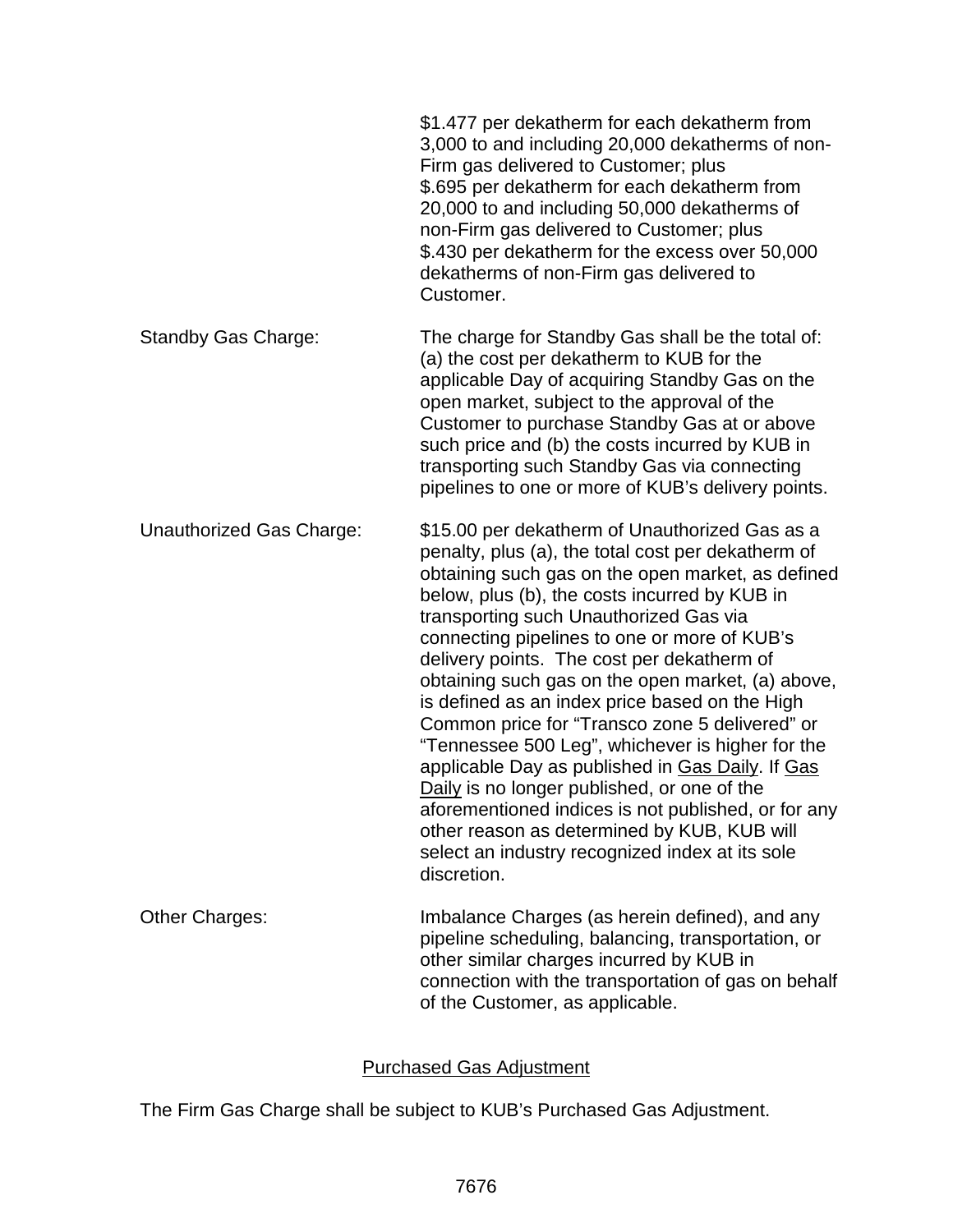### Standby Gas Service

In the event Transport Gas cannot be Delivered to KUB by a supplier of the Customer, KUB will attempt to make Standby Gas available to the Customer in volumes up to the Customer's Scheduled Daily Amount. To obtain Standby Gas service, Customer or Customer's supplier must provide KUB with prior written or oral notice that the supplier will be unable to Deliver volumes to KUB to meet Customer's Scheduled Daily Amount.

KUB shall have the right, in its sole discretion, to curtail in whole or in part Standby Gas service to the Customer.

Standby Gas under Rate Schedule G-11 shall be subject to the following charges, as applicable: (a) the Standby Gas Charge, as set forth in this rate schedule, for Deliveries of Standby Gas to KUB for the account of the Customer, and (b) the Transportation Charge, as set forth in this rate schedule, for deliveries of Standby Gas to the Customer by KUB.

# Determination of Demand

Demand shall be the daily quantity of gas contracted for as Firm Gas by the Customer. Customer, with the consent of KUB, may from time to time change the amount of Firm Gas by providing written notice to KUB at least three (3) business days prior to the beginning of the monthly billing period for which the Customer desires the change to be effective; provided, however, that such changes shall not effect a reduction in the previously specified Firm Gas, unless the previously specified Firm Gas has been in effect for the entire twelve month period immediately preceding the date the requested change is to become effective.

# Scheduling of Service

At least three (3) business days prior to the first calendar day of the month, Customer shall submit to KUB its schedule showing the proposed daily volumes of Transport Gas the Customer desires to deliver to KUB via connecting pipelines and have delivered to the Customer by KUB during the succeeding month ("Delivery Schedule"). Any proposed Delivery of gas in excess of the Transport Gas portion of the Contract Amount shall be specifically noted in the Delivery Schedule. At least one business day prior to the beginning of the applicable calendar month, KUB shall notify the Customer in writing of the volumes of Transport Gas for such Customer which have been approved for Delivery to KUB and delivery to the Customer by KUB on a daily basis during such month ("Scheduled Daily Amount"). The Customer must notify and obtain written approval of KUB for any changes in the Scheduled Daily Amount during a month at least twenty-four (24) hours prior to the proposed commencement of such change.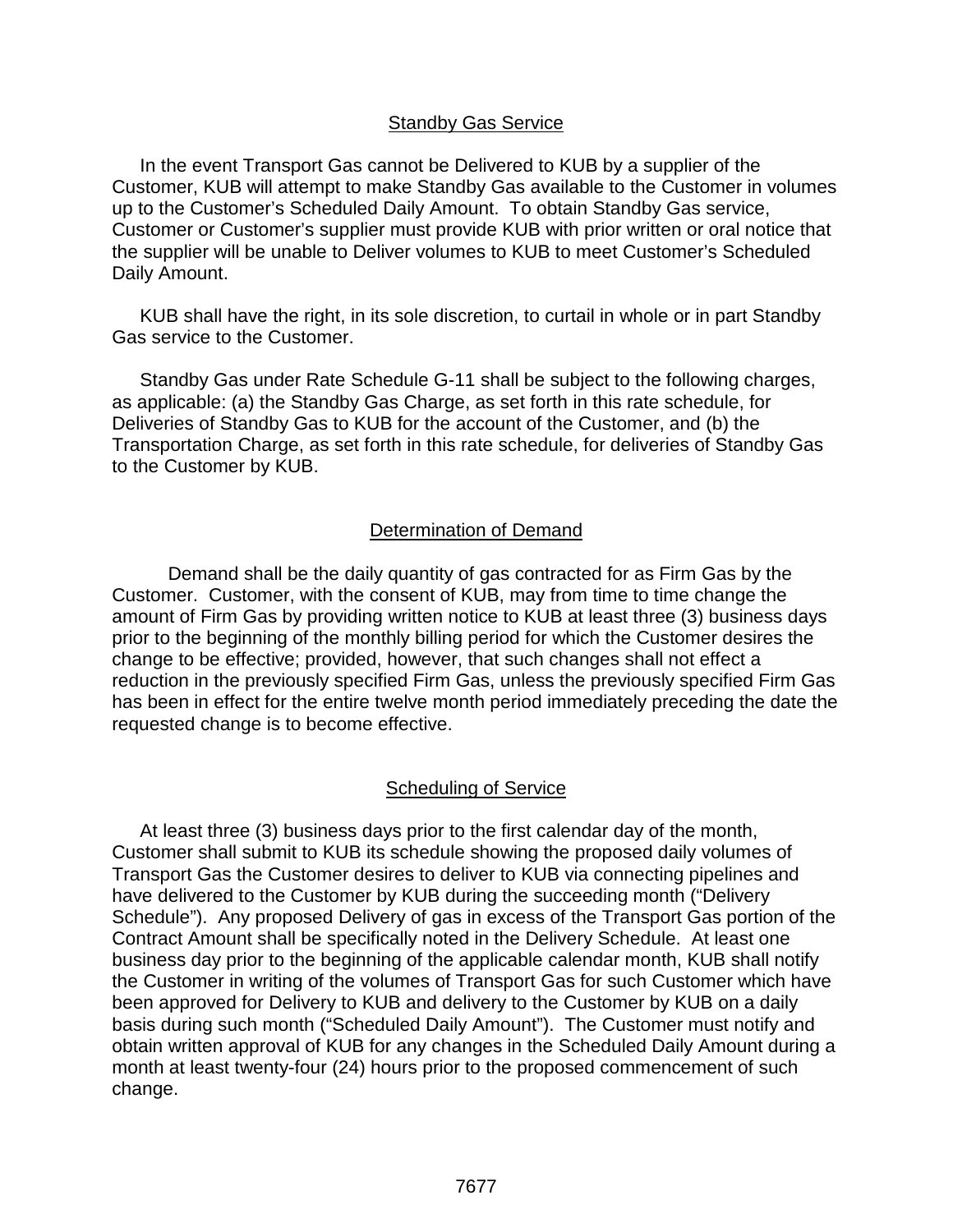KUB shall have the right, in its sole discretion, to issue an Operational Flow Order ("OFO") which shall require the Customer to adjust Deliveries to KUB or deliveries of non-Firm gas to the Customer by KUB in order to address one or more of the following situations: (1) to maintain system operations at pressures required to provide efficient and reliable service, (2) to have adequate gas supplies in the system to deliver on demand, (3) to maintain service to all firm gas customers and for all firm gas services, (4) to avoid penalties from connecting pipelines, or (5) any other situation which may threaten the operational integrity of KUB's gas distribution system.

To the extent possible, KUB shall give at least one hour notice prior to issuing an OFO. Notice may be written or oral and shall be sufficient if given by KUB via telephone or in person to the person or person(s) designated from time to time by the Customer as authorized to receive such notices, or by facsimile to the facsimile number designated from time to time by the Customer, or if mailed or hand-delivered in writing to the Customer's premises. The OFO shall include but not be limited to the following information: (1) time and date of issuance, (2) action Customer is required to take, (3) time at which Customer must be in compliance with the OFO, (4) anticipated duration of the OFO, and (5) any other terms and conditions that KUB may reasonably require to ensure the effectiveness of the OFO.

Any volumes of gas delivered to the Customer by KUB in excess of the volumes provided for under the OFO shall be subject to the entire Unauthorized Gas Charge. If the volumes of gas delivered to the Customer by KUB are less than the volumes required to be delivered to the Customer under the OFO, the volumes not delivered to the Customer shall be subject only to the penalty portion of the Unauthorized Gas Charge.

# Unauthorized Gas Charge

No Customer shall take Unauthorized Gas. A Customer must immediately notify KUB if it has taken, or anticipates taking, Unauthorized Gas. In the event a Customer takes Unauthorized Gas, the Customer shall be charged for all Unauthorized Gas delivered by KUB to the Customer the Unauthorized Gas Charge. In addition, KUB may suspend or terminate service and/or pursue any other remedy available to it under applicable law. The existence of an Unauthorized Gas Charge shall not be construed to give any Customer the right to take Unauthorized Gas. The penalty portion of the Unauthorized Gas Charge may be waived or reduced by KUB on a non-discriminatory basis.

# Balancing of Deliveries

As nearly as practical, Deliveries and Redeliveries shall be at uniform rates of flow. Due to Customer operating conditions, the quantities of gas Delivered to KUB and Redelivered to Customer during any particular period may not balance. It shall be the responsibility of the Customer to adjust Deliveries and Redeliveries of gas to maintain a daily balance of Deliveries and Redeliveries.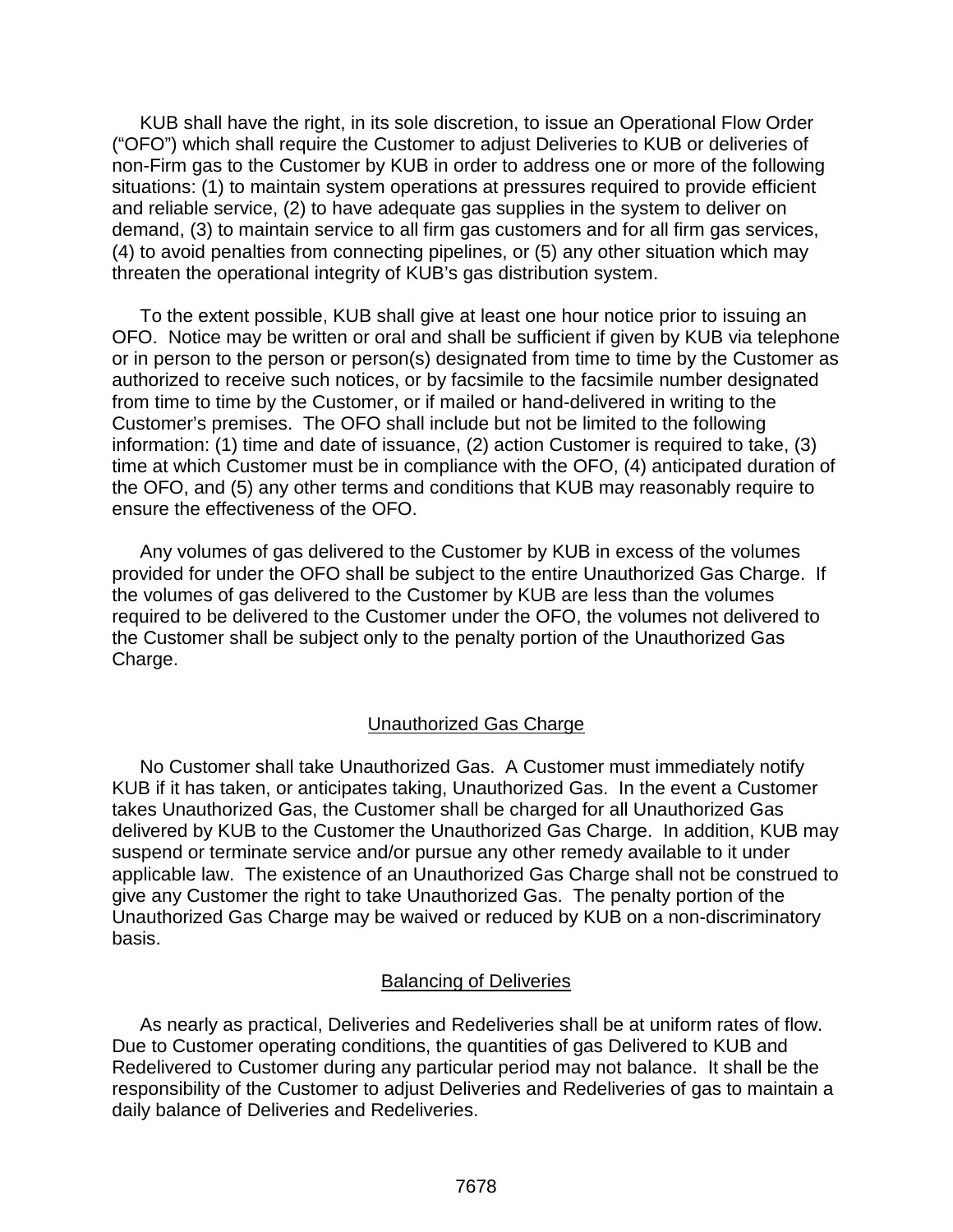KUB will endeavor to monitor Deliveries and Redeliveries and, to the extent practical, inform the Customer of Imbalances which have occurred. KUB's failure to notify the Customer of an Imbalance shall not affect Customer's obligations under Rate Schedule G-11. All efforts to correct Imbalances by a Customer shall be coordinated with **KUB**.

KUB shall have the right to take any and all action necessary to limit Imbalances from connecting pipelines or which affect the integrity of KUB's system.

#### Resolution of Imbalances

The Customer's Imbalance for the month shall be the net total of daily Imbalances for the month. KUB shall divide the monthly Imbalance by the sum of the Deliveries to KUB for the Customer for each Day of the month to determine the percentage (%) monthly Imbalance. KUB shall resolve the monthly Imbalance according to the following schedules ("Imbalance Charges"):

Schedule A. Redeliveries exceed Deliveries - Customer shall pay KUB for excess volumes at the applicable percentage of the Index Price (as defined in this Schedule A) for those volumes within the corresponding % monthly imbalance range.

| % Monthly Imbalance | Price               |
|---------------------|---------------------|
| $0 - 5\%$           | 100% of Index Price |
| $> 5 - 10%$         | 115% of Index Price |
| $>10 - 15%$         | 130% of Index Price |
| $>15 - 20%$         | 140% of Index Price |
| $>20\%$             | 150% of Index Price |

The Index Price shall be the total of: (a) the average of daily prices for the applicable Gulf Coast Price Index for the applicable month, as published in Gas Daily, or if Gas Daily is no longer published, in a comparable reliable source for natural gas prices and (b) the costs incurred by KUB in transporting such excess volumes via connecting pipelines to one or more of KUB's delivery points.

Schedule B. Deliveries exceed Redeliveries - KUB shall pay the Customer for excess volumes at the applicable percentage of the Index Price (as defined in this Schedule B) for those volumes within the corresponding % monthly imbalance range.

| % Monthly Imbalance | Price               |
|---------------------|---------------------|
| $0 - 5\%$           | 100% of Index Price |
| $> 5 - 10\%$        | 85% of Index Price  |
| $>10 - 15%$         | 70% of Index Price  |
| $>15 - 20\%$        | 60% of Index Price  |
| $>20\%$             | 50% of Index Price  |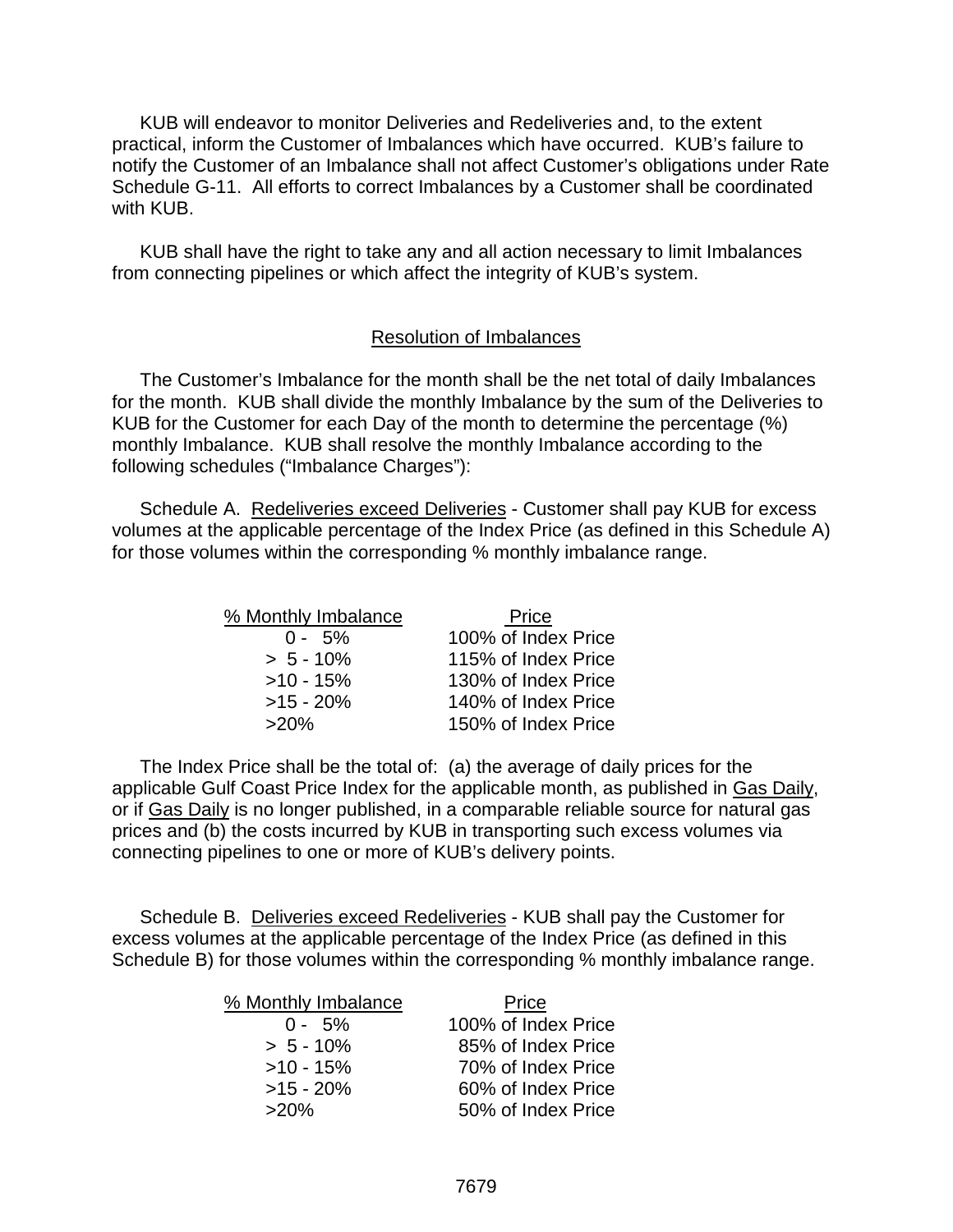The Index Price shall be the total of: (a) the average of daily prices for the applicable Gulf Coast Price Index for the applicable month, as published in Gas Daily or, if Gas Daily is no longer published, in a comparable reliable source for natural gas prices and (b) the costs which would have been incurred by KUB in transporting such excess volumes via connecting pipelines to one or more of KUB's delivery points.

#### Priority of Service

Interruptible gas service is supplied to customers of KUB under Rate Schedules G-7 and G-11. Except as may be otherwise determined by KUB in its sole discretion, Periods of Interruption shall generally be imposed on interruptible customers of KUB in the following order:

(1) If the Period of Interruption is necessary due to an emergency or a capacity limitation on KUB's gas distribution system, then the interruption of service to all interruptible customers of KUB shall be handled on a pro rata or other equitable basis as determined by KUB.

(2) If the capacity limitation affects only a restricted geographic area of KUB's gas distribution system, then only interruptible customers of KUB within the restricted area will have their service interrupted. The interruption of such customers shall be handled on a pro rata or other equitable basis as determined by KUB.

(3) If the Period of Interruption is necessary due to a shortage of KUB's normal gas supply, whether caused by a capacity limitation of KUB's connecting pipeline(s) or by an actual shortage of gas, then:

(a) The first service interrupted shall be Rate Schedule G-7 customers (other than redeliveries of supplemental gas and transport gas) who have not heretofore been interrupted as provided above.

(b) The second service interrupted shall be redeliveries of supplemental gas to Rate Schedule G-7 customers and Deliveries of Standby Gas by KUB to Rate Schedule G-11 Customers. Even though KUB may have acquired supplemental gas for the account of a customer under Rate Schedule G-7 or Standby Gas for the account of a Customer under Rate Schedule G-11, these services may be interrupted to the extent necessary to provide service to KUB's Firm Gas customers.

Within each category, the interruption of such customers shall be handled on a pro rata or other equitable basis as determined by KUB.

Insofar as Transport Gas has been Delivered to KUB for any customer receiving service under Rate Schedule G-7 or Rate Schedule G-11, and insofar as the Period of Interruption is not due to an emergency or capacity limitation on KUB's gas distribution system, the delivery of Transport Gas by KUB to those customers will not be interrupted.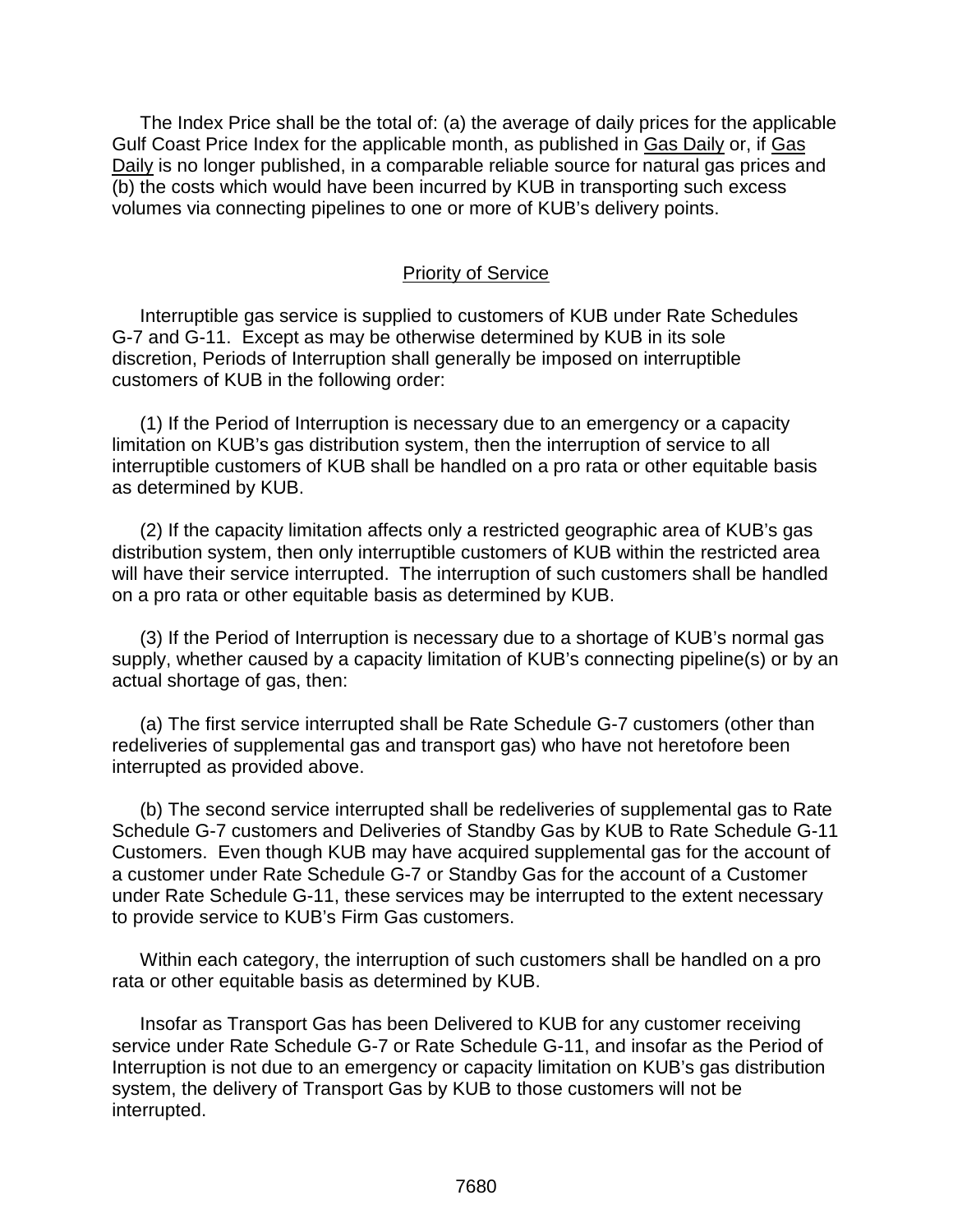(4) If the Period of Interruption is necessary due to a lack of confirmation by any connecting pipeline of Deliveries for any Rate Schedule G-11 Customers or to any customers receiving transportation service under Rate Schedule G-7, then only service to the affected Rate Schedule G-11 Customers or to the affected customers receiving transportation service under Rate Schedule G-7, as applicable, will be interrupted.

#### **Notices**

To the extent possible, KUB shall give Customer at least a one hour Notice of Interruption before a Period of Interruption begins. A Notice of Interruption may be written or oral and shall be sufficient if given by KUB via telephone or in person to the person or persons designated from time to time by the Customer as authorized to receive such notices, or by facsimile transmission to the telephone number designated from time to time by the Customer, or if mailed or hand-delivered in writing to the Customer's premises. If a Period of Interruption involves only a reduction in the amount of gas that may be transported, the Notice of Interruption shall state the daily and/or hourly quantity of gas which Customer may transport. A Period of Interruption shall continue in effect until KUB notifies Customer that the Period of Interruption has terminated or until the time specified in the Notice of Interruption expires.

#### Minimum Bill

The minimum bill for each monthly billing period shall be the sum of the Customer Charge and the Demand Charge.

#### Contract for Service

Each Customer receiving service under Rate Schedule G-11 shall execute a contract with KUB for at least twelve (12) months to end on the November 1st specified in said contract or such other period as Customer and KUB agree upon.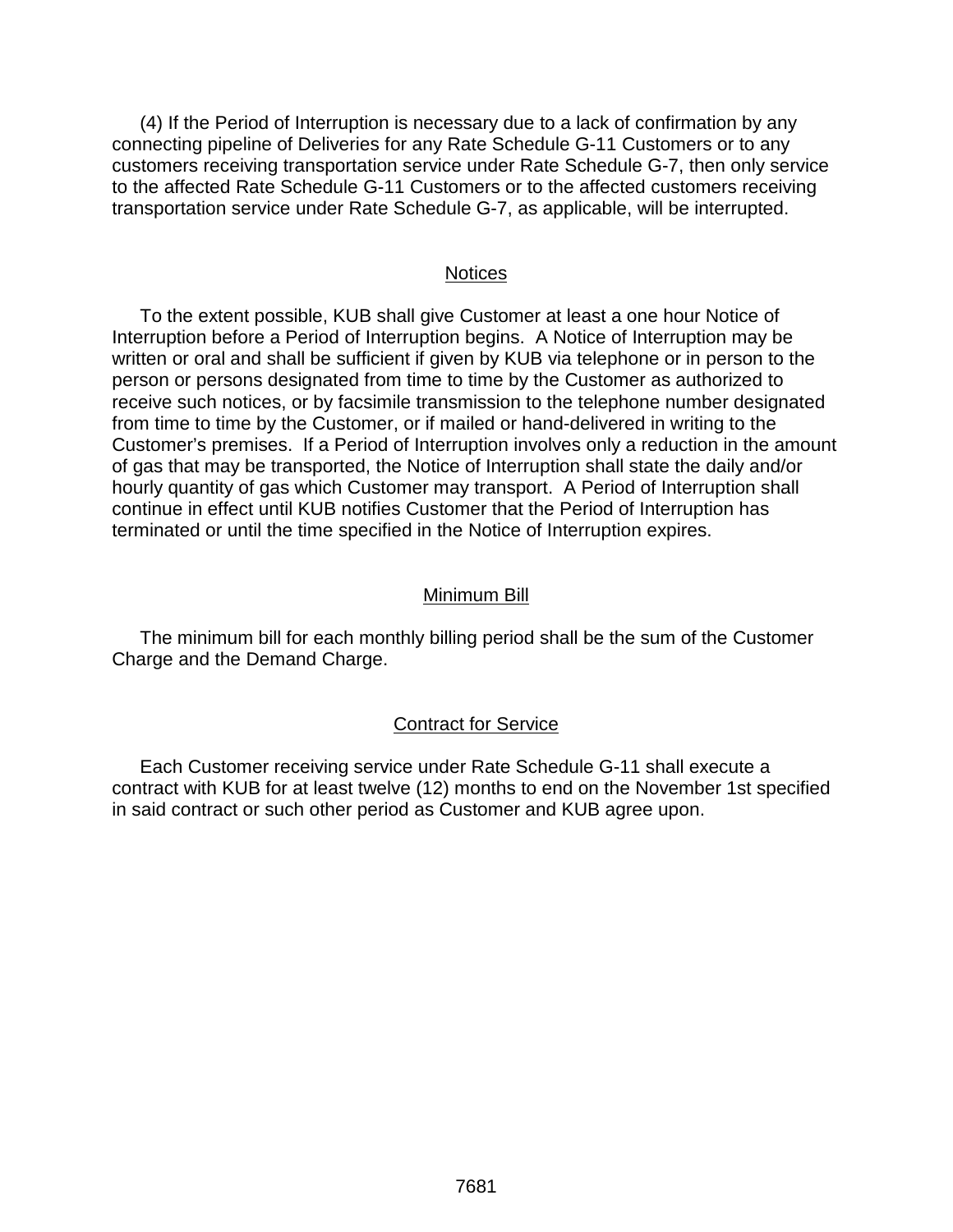# **RATE SCHEDULE G-12**

### **COMMERCIAL AND INDUSTRIAL FIRM TRANSPORTATION GAS SERVICE**

#### **Definitions**

"Contract Amount" means the maximum amount of Transport Gas a Customer may transport through KUB's gas distribution system facilities on any Day as established by a Transportation Service Agreement between KUB and the Customer.

"Customer" means a person or entity contracting with or otherwise receiving service from KUB for firm transportation gas service under Rate Schedule G-12.

"Day" means a period of twenty-four (24) consecutive hours, beginning and ending at 10:00 A.M. prevailing Knoxville time or such other period as may be established by the applicable connecting pipeline(s) to KUB's system.

"Delivery" means the delivery of Transport Gas or Standby Gas to KUB.

"Imbalance" means the difference between Deliveries to KUB for a Customer and Redeliveries by KUB to the Customer.

"Operational Flow Order" means any directive issued to a Customer by KUB which requires the Customer to adjust Deliveries to KUB or deliveries of gas to the Customer by KUB.

"Redelivery" means the delivery of gas, excluding Unauthorized Gas, to a Customer by KUB.

"Scheduled Daily Amount" means the amount of Transport Gas approved by KUB from time to time to be Delivered by a Customer to KUB and delivered to the Customer by KUB on a daily basis.

"Standby Gas" means gas procured by KUB for the account of a Customer in the event of failure of the Customer's supplier to Deliver Transport Gas to KUB.

"Transport Gas" means the gas purchased by a Customer from a supplier other than KUB that Customer has arranged to have Delivered to KUB for delivery to the Customer by KUB.

"Transportation Service Agreement" means the contract between KUB and Customer whereby KUB agrees to provide firm transportation gas service to the Customer.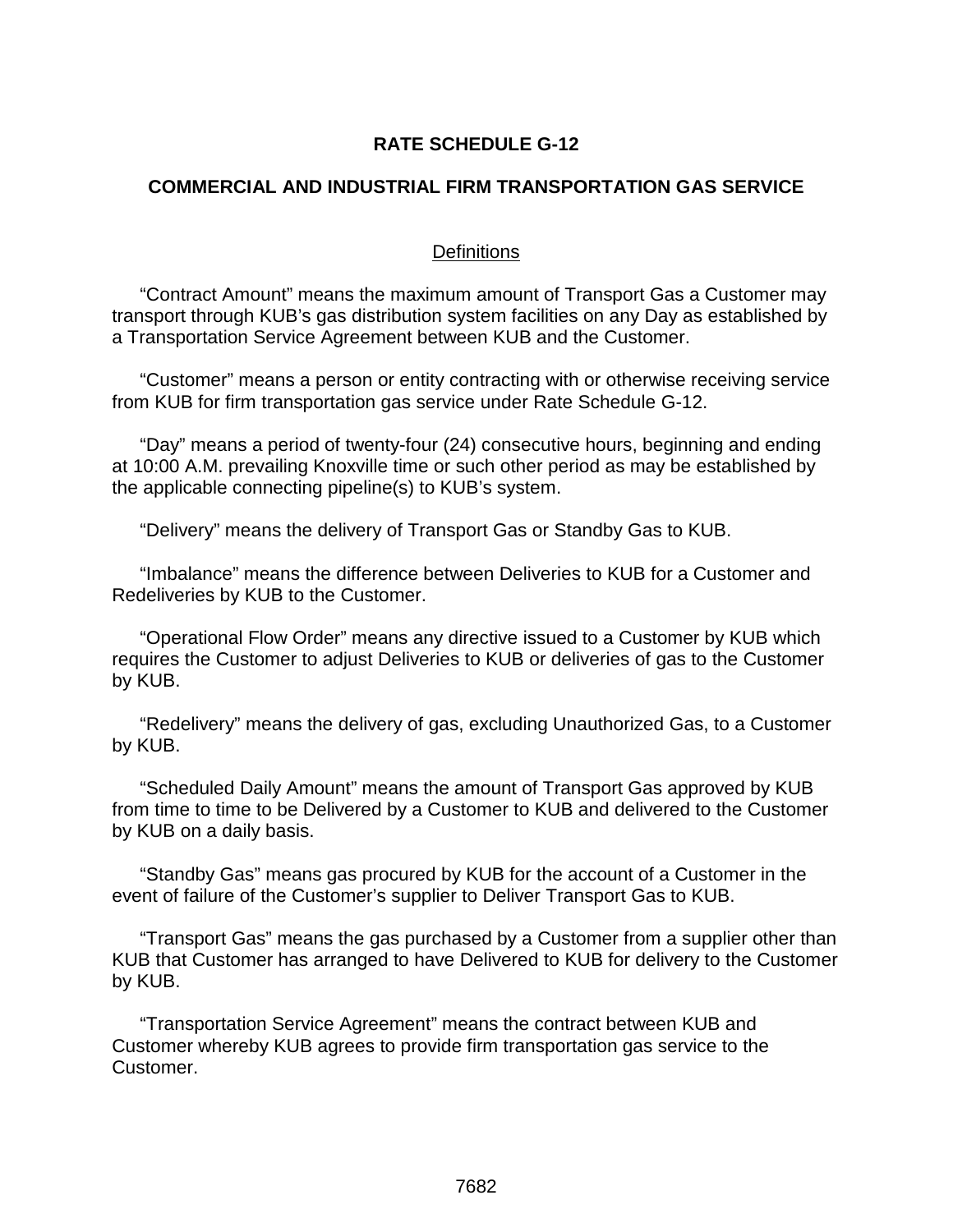"Unauthorized Gas" means (a) the quantity of gas taken by Customer exceeding the Contract Amount or (b) the difference (whether positive or negative) between the quantity of gas taken by Customer and the volumes provided for under an Operational Flow Order.

#### Availability

Service under Rate Schedule G-12 shall be available to any customer when the following conditions are met:

(a) Customer's annual gas usage, on an actual or projected basis, shall not be less than 12,500 dekatherms (one dekatherm is equivalent to ten therms);

(b) KUB must determine that its existing distribution system facilities are adequate and available for the requested service; and

(c) Customer must execute a Transportation Service Agreement for firm transportation gas service.

(d) Customer's use under this rate shall not work a hardship on any other customers of KUB, nor adversely affect any other class of KUB's customers and further provided the Customer's use under this rate shall not adversely affect KUB's gas purchase plans and/or effective utilization of the daily demands under KUB's gas purchase contracts with its suppliers, as solely determined by KUB .

In the event a Customer shall fail at any time to continue to meet condition (a) or (d), service under Rate Schedule G-12 shall no longer be available; but at KUB's option, gas service may be provided to the Customer under other KUB rate schedules.

#### Character of Service

Pursuant to a Transportation Service Agreement and Rate Schedule G-12, KUB shall deliver to the Customer up to the Contract Amount of Transport Gas received from one or more connected interstate natural gas pipelines for Customer's account.

Transport Gas, as provided for under Rate Schedule G-12, shall be subject to interruption as a result of emergency or other causes as provided for in KUB's Rules and Regulations.

If the Transport Gas cannot be Delivered to KUB by a supplier of the Customer for any reason, Standby Gas service may be available in accordance with the terms and conditions under Rate Schedule G-12.

Gas purchased or transported under Rate Schedule G-12 shall be used only by the Customer at its facilities and shall be delivered at a single point of delivery located within the service area of KUB and shall not be resold by the Customer.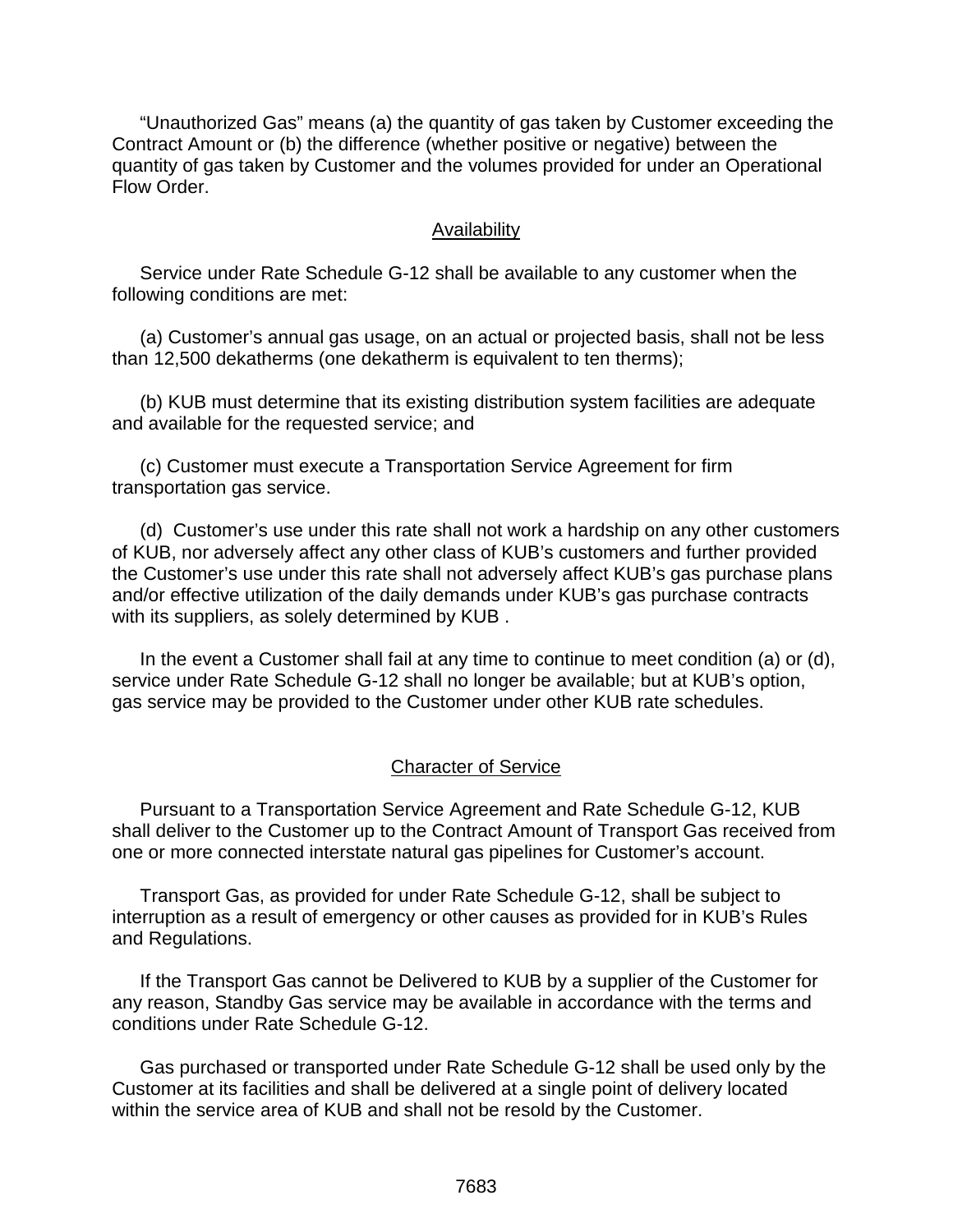# **Net Rates**

| <b>Customer Charge:</b>       | \$450.00                                                                                                                                                                                                                                                                                                                                                                                                                                                                                                                                                                                                                                                                                                                                                                                                                                |
|-------------------------------|-----------------------------------------------------------------------------------------------------------------------------------------------------------------------------------------------------------------------------------------------------------------------------------------------------------------------------------------------------------------------------------------------------------------------------------------------------------------------------------------------------------------------------------------------------------------------------------------------------------------------------------------------------------------------------------------------------------------------------------------------------------------------------------------------------------------------------------------|
| Demand Charge:                | \$6.30 per dekatherm of demand.                                                                                                                                                                                                                                                                                                                                                                                                                                                                                                                                                                                                                                                                                                                                                                                                         |
| <b>Transportation Charge:</b> | \$2.333 per dekatherm for the first 3,000 dekatherms<br>of gas delivered to Customer; plus<br>\$1.599 per dekatherm for each dekatherm from 3,000<br>to and including 20,000 dekatherms of gas delivered<br>to Customer; plus<br>\$.739 per dekatherm for each dekatherm from 20,000<br>to and including 50,000 dekatherms of gas delivered<br>to Customer; plus<br>\$.575 per dekatherm for the excess over 50,000<br>dekatherms of gas delivered to Customer.                                                                                                                                                                                                                                                                                                                                                                         |
| <b>Standby Gas Charge:</b>    | The charge for Standby Gas shall be the total of: (a)<br>the cost per dekatherm to KUB for the applicable Day<br>of acquiring Standby Gas in the open market, subject<br>to the approval of the Customer to purchase Standby<br>Gas at or above such price and (b) the costs incurred<br>by KUB in transporting such Standby Gas via<br>connecting pipelines to one or more of KUB's delivery<br>points.                                                                                                                                                                                                                                                                                                                                                                                                                                |
| Unauthorized Gas Charge:      | \$15.00 per dekatherm of Unauthorized Gas as a<br>penalty, plus (a), the total cost per dekatherm of<br>obtaining such gas on the open market, as defined<br>below, plus (b), the costs incurred by KUB in<br>transporting such Unauthorized Gas via connecting<br>pipelines to one or more of KUB's delivery points.<br>The cost per dekatherm of obtaining such gas on the<br>open market, (a) above, is defined as an index price<br>based on the High Common price for "Transco zone 5<br>delivered" or "Tennessee 500 Leg", whichever is<br>higher for the applicable Day as published in Gas<br>Daily. If Gas Daily is no longer published, or one of<br>the aforementioned indices is not published, or for<br>any other reason as determined by KUB, KUB will<br>select an industry recognized index at its sole<br>discretion. |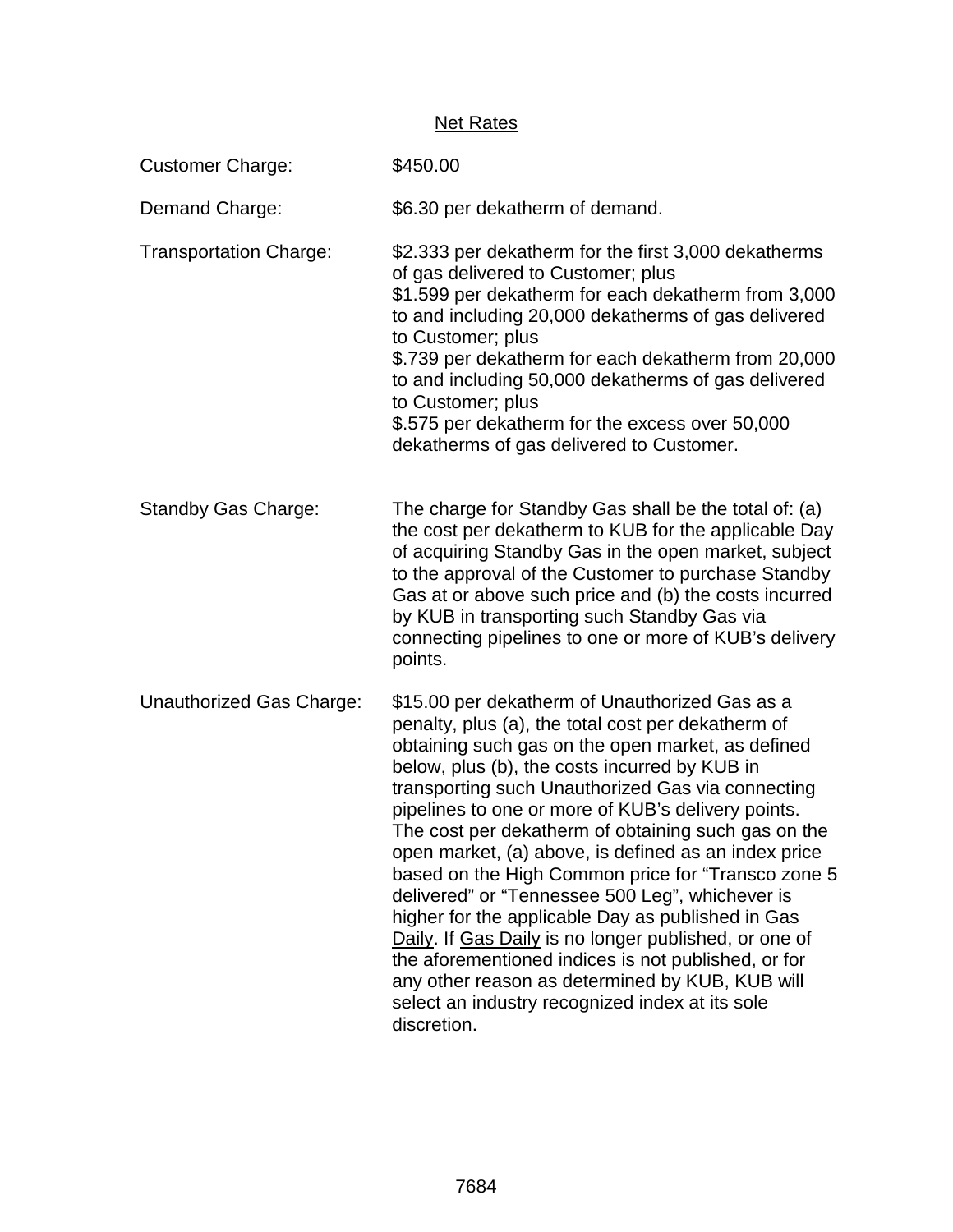Other Charges: Imbalance Charges (as herein defined), and any pipeline scheduling, balancing, transportation, or other similar charges incurred by KUB in connection with the transportation of gas on behalf of the Customer, as applicable.

## Standby Gas Service

In the event Transport Gas cannot be Delivered to KUB by a supplier of the Customer, KUB will attempt to make Standby Gas available to the Customer in volumes up to the Customer's Scheduled Daily Amount. To obtain Standby Gas service, Customer or Customer's supplier must provide KUB with prior written or oral notice that the supplier will be unable to Deliver volumes to KUB to meet Customer's Scheduled Daily Amount.

KUB shall have the right, in its sole discretion, to curtail in whole or in part Standby Gas service to the Customer. To the extent possible, KUB shall give the Customer at least one hour notice prior to curtailment of Standby Gas service. Notice of curtailment may be written or oral and shall be sufficient if given by KUB via telephone or in person to the person or persons designated from time to time by the Customer to receive such notices, or by facsimile transmission to the telephone number designated from time to time by the Customer, or if mailed or hand-delivered in writing to the Customer's premises.

Standby Gas under Rate Schedule G-12 shall be subject to the following charges, as applicable: (a) the Standby Gas Charge, as set forth in this rate schedule, for Deliveries of Standby Gas to KUB for the account of the Customer, and (b) the Transportation Charge, as set forth in this rate schedule, for deliveries of Standby Gas to the Customer by KUB**.** 

# Determination of Demand

Demand for any month shall be the Customer's Contract Amount. Customer, with the consent of KUB, may from time to time change the Contract Amount by providing written notice to KUB at least three (3) business days prior to the beginning of the monthly billing period for which the Customer desires the change to be effective; provided, however, that such changes shall not effect a reduction in the previously specified Contract Amount unless the previously specified Contract Amount has been in effect for the entire twelve month period immediately preceding the date the requested change is to become effective. Any change in the Contract Amount shall be effectuated by an amendment to the Transportation Service Agreement.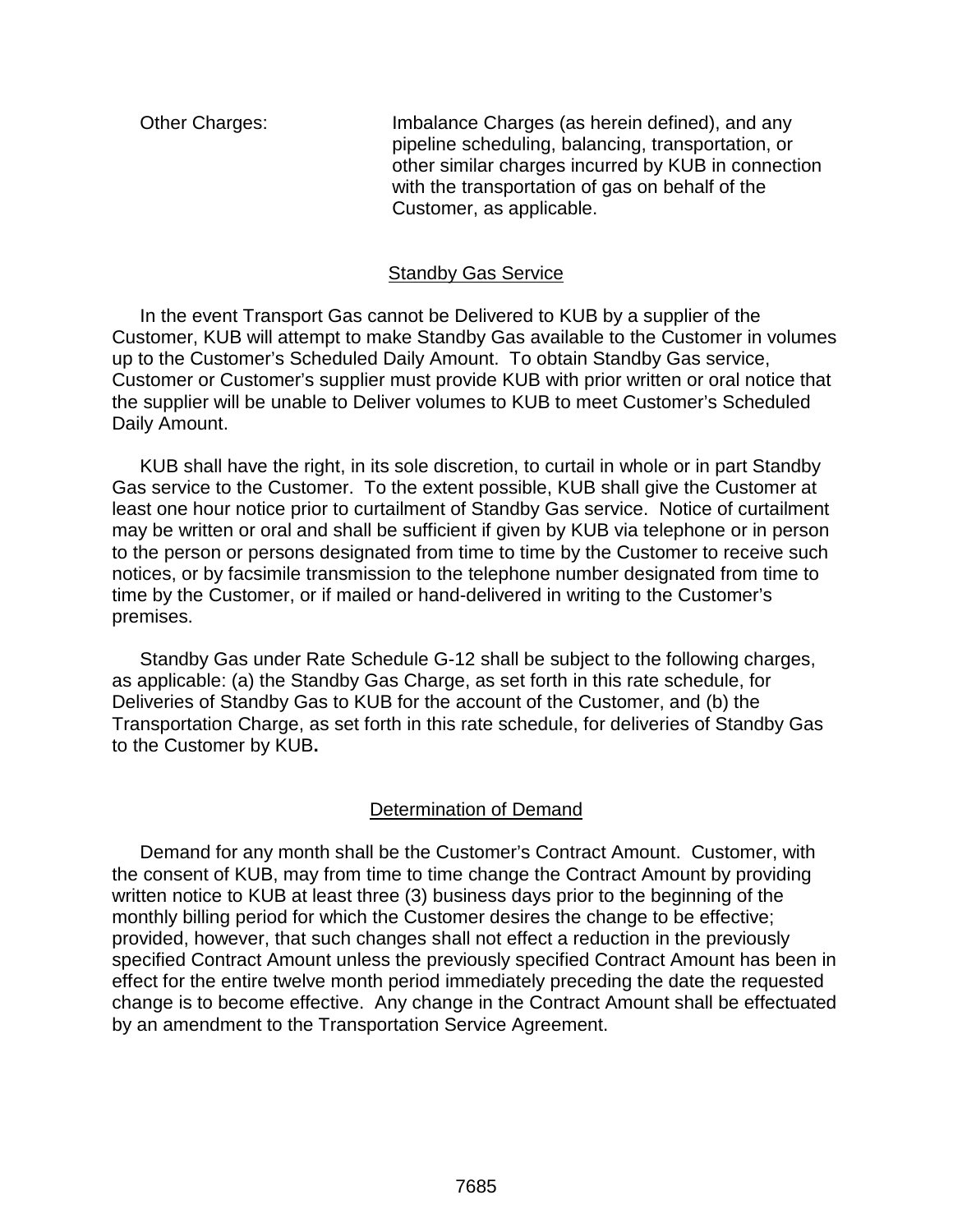#### Scheduling of Service

At least three (3) business days prior to the first calendar day of the month, Customer shall submit to KUB its schedule showing the proposed daily volumes of Transport Gas the Customer desires to Deliver to KUB via connecting pipelines and have delivered to the Customer by KUB during the succeeding month ("Delivery Schedule"). Any proposed Delivery of gas in excess of the Contract Amount shall be specifically noted in the Delivery Schedule. At least one business day prior to the beginning of the applicable calendar month, KUB shall notify the Customer in writing of the volumes of Transport Gas for such Customer which have been approved for Delivery to KUB and delivery to the Customer by KUB on a daily basis during such month ("Scheduled Daily Amount"). The Customer must notify and obtain written approval of KUB for any changes in the Scheduled Daily Amount during a month at least twenty-four (24) hours prior to the proposed commencement of such change.

KUB shall have the right, in its sole discretion, to issue an Operational Flow Order ("OFO") which shall require the Customer to adjust Deliveries to KUB or deliveries of gas to the Customer by KUB in order to address one or more of the following situations: (1) to maintain system operations at pressures required to provide efficient and reliable service, (2) to have adequate gas supplies in the system to deliver on demand, (3) to maintain service to all firm gas customers and for all firm gas services, (4) to avoid penalties from connecting pipelines, or (5) any other situation which may threaten the operational integrity of KUB's gas distribution system.

To the extent possible, KUB shall give at least one hour notice prior to issuing an OFO. Notice may be written or oral and shall be sufficient if given by KUB via telephone or in person to the person or person(s) designated from time to time by the Customer as authorized to receive such notices, or by facsimile to the facsimile number designated from time to time by the Customer, or if mailed or hand-delivered in writing to the Customer's premises. The OFO shall include but not be limited to the following information: (1) time and date of issuance, (2) action Customer is required to take, (3) time at which Customer must be in compliance with the OFO, (4) anticipated duration of the OFO, and (5) any other terms and conditions that KUB may reasonably require to ensure the effectiveness of the OFO.

Any volumes of gas delivered to the Customer by KUB in excess of the volumes provided for under the OFO shall be subject to the entire Unauthorized Gas Charge. If the volumes of gas delivered to the Customer by KUB are less than the volumes required to be delivered to the Customer under the OFO, the volumes not delivered to the Customer shall be subject only to the penalty portion of the Unauthorized Gas Charge.

#### Unauthorized Gas Charge

No Customer shall take Unauthorized Gas. A Customer must immediately notify KUB if it has taken, or anticipates taking, Unauthorized Gas. In the event a Customer takes Unauthorized Gas, the Customer shall be charged for all Unauthorized Gas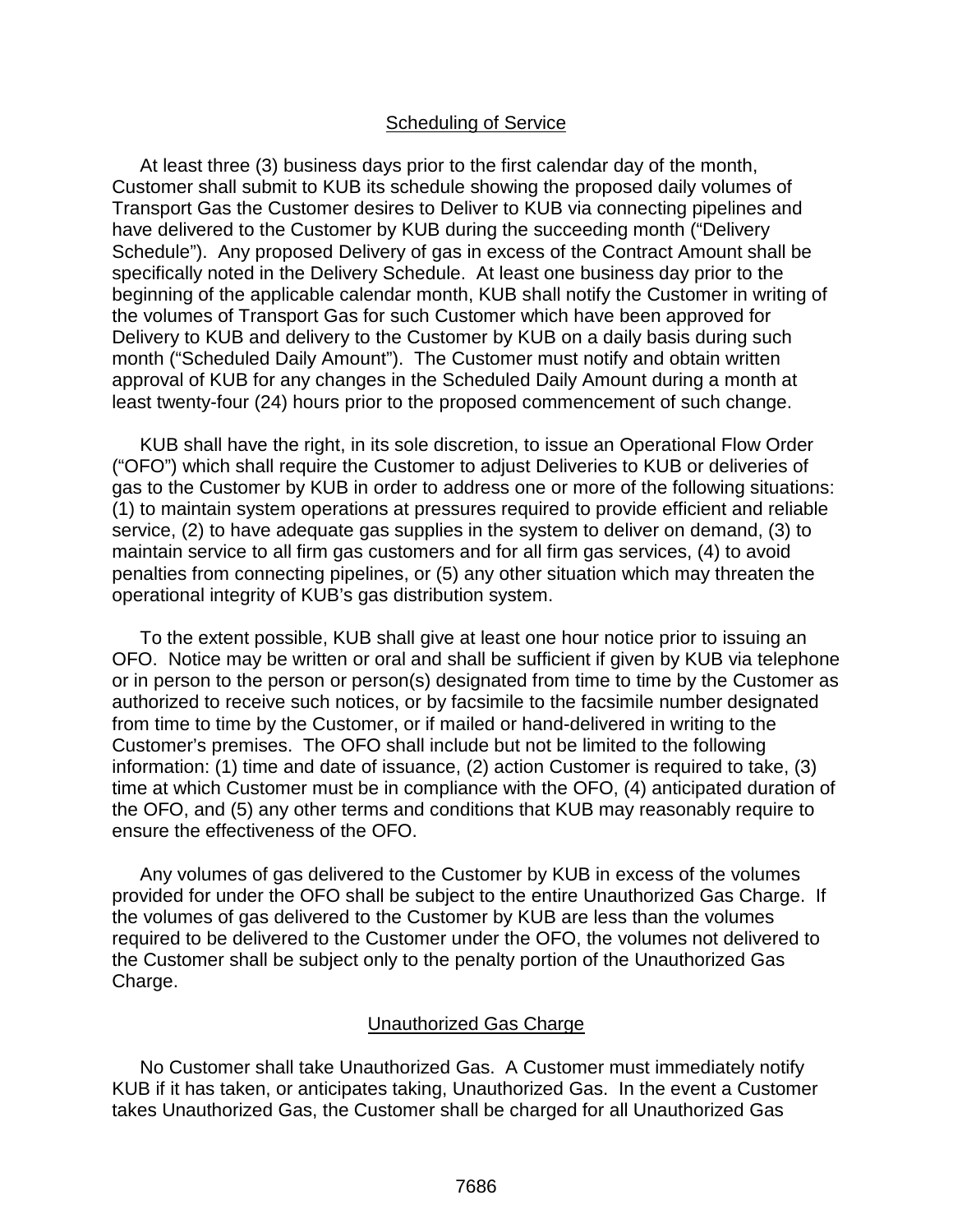delivered by KUB to the Customer the Unauthorized Gas Charge. In addition, KUB may suspend or terminate service and/or pursue any other remedy available to it under applicable law. The existence of an Unauthorized Gas Charge shall not be construed to give any Customer the right to take Unauthorized Gas. The penalty portion of the Unauthorized Gas Charge may be waived or reduced by KUB on a non-discriminatory basis.

## Balancing of Deliveries

As nearly as practical, Deliveries and Redeliveries shall be at uniform rates of flow. Due to Customer operating conditions, the quantities of gas Delivered to KUB and Redelivered to Customer during any particular period may not balance. It shall be the responsibility of the Customer to adjust Deliveries and Redeliveries of gas to maintain a daily balance of Deliveries and Redeliveries.

KUB will endeavor to monitor Deliveries and Redeliveries and, to the extent practical, inform the Customer of Imbalances which have occurred. KUB's failure to notify the Customer of an Imbalance shall not affect Customer's obligations under Rate Schedule G-12. All efforts to correct Imbalances by a Customer shall be coordinated with KUB.

KUB shall have the right to take any and all action necessary to limit Imbalances from connecting pipelines or which affect the integrity of KUB's system.

# Resolution of Imbalances

The Customer's Imbalance for the month shall be the net total of daily Imbalances for the month. KUB shall divide the monthly Imbalance by the sum of the Deliveries to KUB for the Customer for each Day of the month to determine the percentage (%) monthly Imbalance. KUB shall resolve the monthly Imbalance according to the following schedules ("Imbalance Charges"):

Schedule A. Redeliveries exceed Deliveries - Customer shall pay KUB for excess volumes at the applicable percentage of the Index Price (as defined in this Schedule A) for those volumes within the corresponding % monthly imbalance range.

| % Monthly Imbalance | Price               |
|---------------------|---------------------|
| $0 - 5\%$           | 100% of Index Price |
| $> 5 - 10\%$        | 115% of Index Price |
| $>10 - 15%$         | 130% of Index Price |
| $>15 - 20\%$        | 140% of Index Price |
| $>20\%$             | 150% of Index Price |